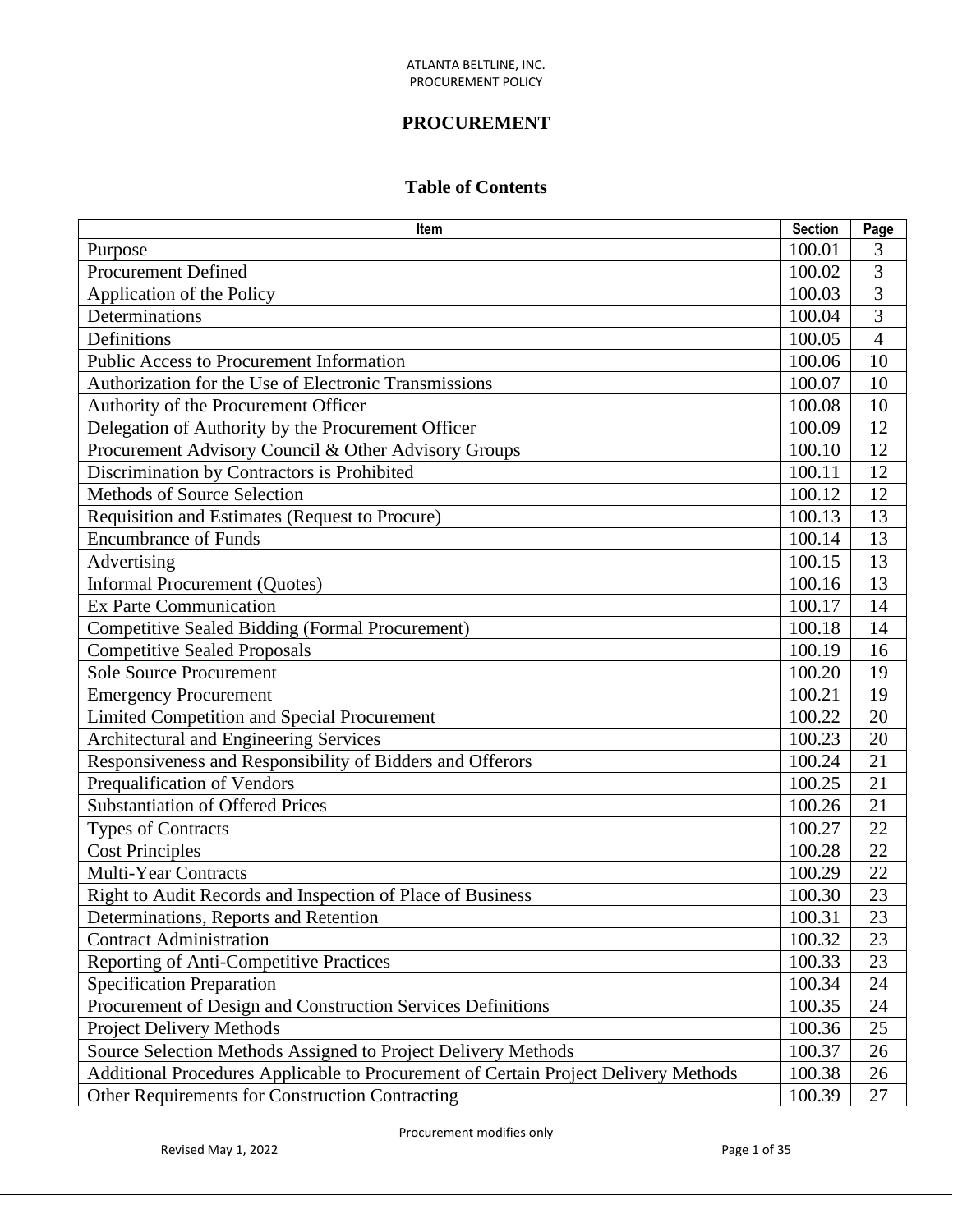| Item                                                          | <b>Section</b> | Page |
|---------------------------------------------------------------|----------------|------|
| Bonds, Insurance, Guarantees                                  | 100.40         | 28   |
| Other Forms of Security                                       | 100.41         | 29   |
| <b>Construction Contract Clauses and Their Administration</b> | 100.42         | 29   |
| <b>Legal and Contractual Remedies</b>                         | 100.43         | 30   |
| Authority to Debar or Suspend                                 | 100.44         | 31   |
| <b>Cooperative Procurement</b>                                | 100.45         | 33   |
| Small and Disadvantaged Business Enterprise: Definitions      | 100.46         | 33   |
| <b>Surplus and Supply Management</b>                          | 100.47         | 33   |
| <b>Procurement Process Summary</b>                            |                | 34   |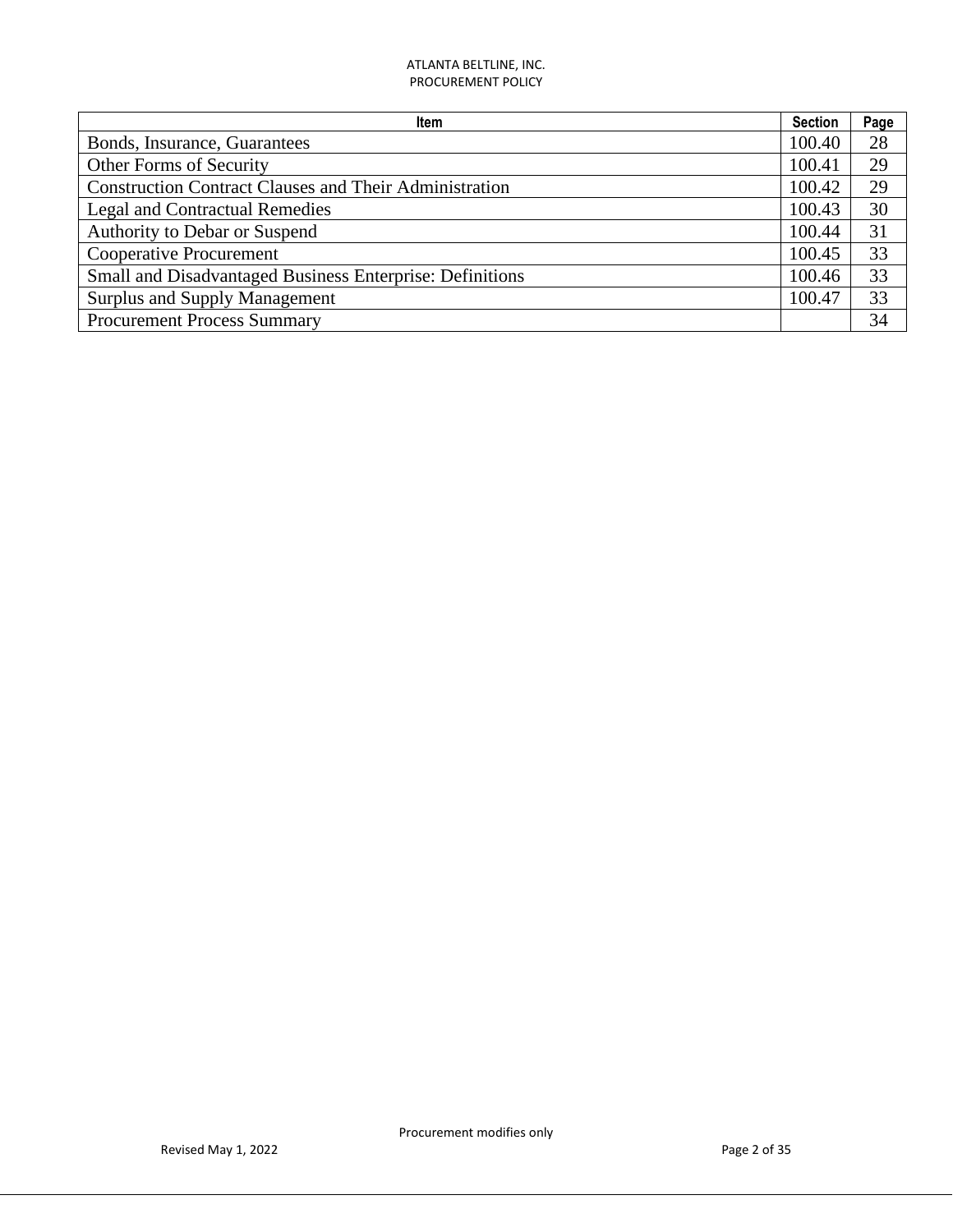#### **100.01 Purpose.**

Atlanta BeltLine, Inc. (ABI) procures goods and contractual services to advance the mission of the organization. In pursuit of this goal, it desires to procure goods and services at the best prices available in sufficient quantities, consistent with standards of service and quality. When procuring construction, goods and contractual services, ABI will follow sound and prudent business practices, and promote the full and equitable economic participation of all segments of the community consistent with the policies and procedures established by the ABI Board of Directors. With these objectives in mind, ABI will use its best efforts to ensure that disadvantaged business enterprises have an equitable opportunity to participate in the procurement process. It is, therefore, the purpose of this policy to provide for the fair and equitable treatment of all persons involved in procurement by ABI, to maximize the value of private and public funds in procurement, and to provide safeguards for maintaining a procurement system of quality and integrity.

## **100.02 Procurement Defined**

Procurement is the financial process by which buying, purchasing, renting, leasing or otherwise obtaining any supplies/goods, equipment, contractual, professional or construction services are acquired from a qualified responsible and responsive vendor through a competitive process and are properly obtained, monitored, and controlled. It also includes all functions that pertain to obtaining any supplies/goods, equipment, contractual, professional or construction services including a description of requirements, selections and solicitation of sources, preparation and award of contracts, and all phases of contract administration. Disposal of ABI surplus, not including real estate, is a procurement function.

## **100.03 Application of this Policy.**

This Policy applies to the expenditure of funds irrespective of their source, except for procurement involving state of Georgia or federal funds where state or federal government procurement regulations prevail. Nothing in this Policy prevents ABI from complying with the terms and conditions of any grant, gift, bequest, Public/Private Partnership  $(P^3)$  or cooperative agreement.

This policy shall not apply to:

- A. Purchase or disposition of Real Estate/rents/leases of real property
- B. Accounting Services
- C. Capital leases
- D. Water, sewer, gas, electrical, communication and other utility services
- E. Agreements of the City of Atlanta or other governmental entities where an executed document exists

Procurement modifies only

- F. Postage
- G. Dues and memberships in trade or professional organizations
- H. Subscriptions to periodicals and educational material
- I. Items for resale
- J. Catering and event planning for occasional events
- K. Legal Services

#### **100.04 Determinations.**

Written determinations required by this Policy shall be in the appropriate official contract file.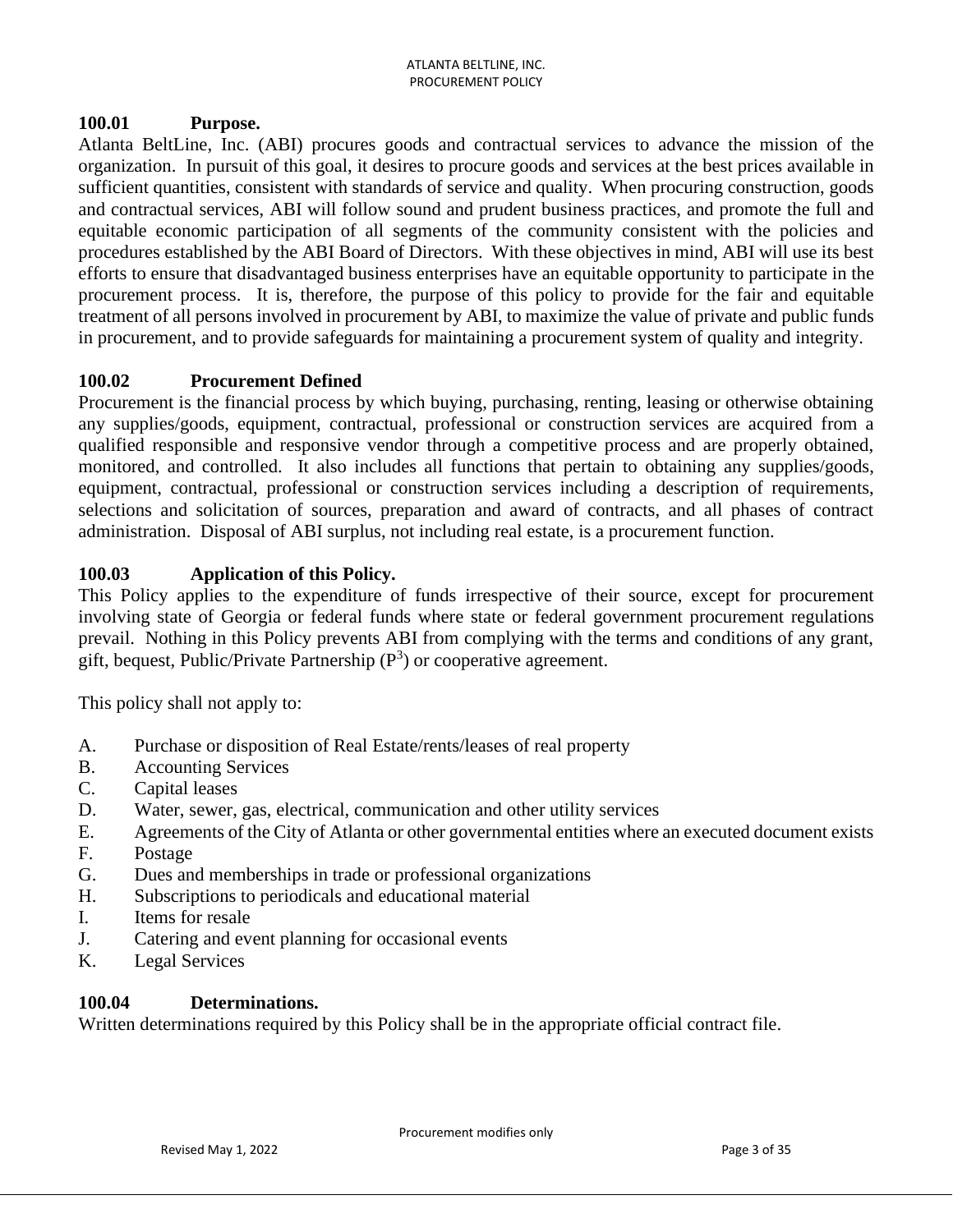#### **100.05 Definitions.**

For this Policy, the following terms, phrases, words, and their derivations shall have the meanings given herein unless the context in which they are used clearly requires a different meaning; or a different definition is prescribed for a particular Article or provision. Words used in the present tense include the future, words in the plural number include the singular number, and words in the singular number include the plural number. The word "shall" is always mandatory and not merely directory:

*ABI:* Atlanta BeltLine, Incorporated.

*Alternate Bid:* A bid submitted with an intentional substantive variation to a basic provision, specification, term, or condition of the solicitation. The solicitation document must state whether alternate bids or proposals will or will not be considered.

*Architectural and Engineering:* Services that require performance by a registered architect, landscape architect, planner, or engineer. Professional services of an architectural or engineering nature that are associated with research, planning, development, design construction, alteration, or repair of real property.

*Best and Final Offer (BAFO) in competitive negotiation:* The final proposal submitted after negotiations are complete that contains the vendor's most favorable terms for price and services or products to be delivered.

*Best interest of ABI:* A term which grants the President and CEO or his/her designated representative the discretion to take the most advantageous action on behalf of the organization usually due to applicable conditions or in the absence of law or regulation.

*Bidder*: One who submits a response to an invitation to bid (ITB).

#### *Brand Name* or E*quivalent Specification*:

- A. A specification whereby the commodity or product is described by a brand name or unique identifier that distinguishes it from its competition. It may be a name, term, symbol, design, or any combination thereof.
- B. Using one or more manufacturers' brand name, with identifying model numbers, to describe the standards of quality, performance and other characteristics needed to meet the requirements of the solicitation, and which invites bids for equivalent products from any manufacturer. A requested single brand name tends to limit competition as vendors may not sell that brand and all other items will be excluded from further consideration.

*Business:* Any corporation, partnership, individual, sole proprietorship, joint stock company, joint venture, or any other private legal entity.

*Change Order:* A written alteration that is issued to modify or amend a contract or purchase order. A bilateral (agreed to by all parties) or unilateral (organization orders a contract change without the consent of the contractor) request directs the contractor to amend the contracted scope of work or specifications. In reference to construction contracts, it relates primarily to changes caused by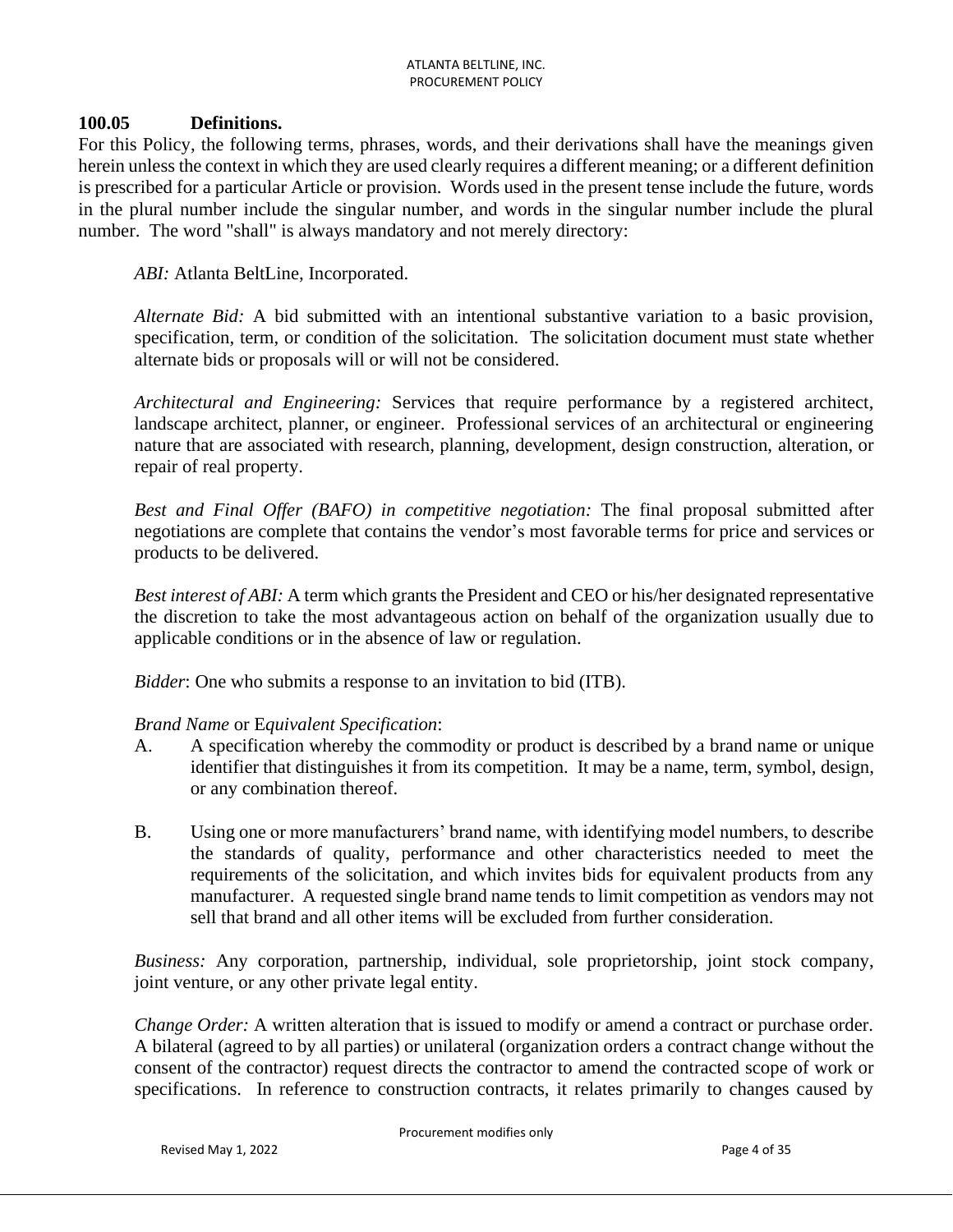unanticipated conditions encountered during construction not covered by the drawings, plans or specifications of the project, also called a Contract Amendment.

*Construction:* The process of utilizing labor to build, alter, repair, improve, or demolish any structure, building or public improvement; does not apply to routine maintenance, repair, or operation (MRO) of existing real property.

#### *Contract*:

- A. A contract is an obligation, such as an accepted offer, between competent parties upon a legal consideration, to do or abstain from doing some act. The essential elements of a contract are an offer and an acceptance of that offer; the capacity of the parties to contract; consideration to support the contract; a mutual identity of consent; legality of purpose; and definiteness.
- B. A legally binding promise, enforceable by law.
- C. An agreement between parties with binding legal and moral force, usually exchanging goods or services for money or other considerations.

 *Contractor:* Any individual or business having a contract with ABI to furnish goods, services, or construction for an agreed-upon price.

*Contract Modification:* Any written alteration in specifications, delivery point, rate of delivery, period of performance, price, quantity, or other provisions of any contract accomplished by mutual action of the parties to the contract.

*Contractual Services:* A contract that directly engages the time and effort of a contractor whose primary purpose is to perform an identifiable task rather than to furnish an end item of supply. Some of the areas in which service contracts are issued: maintenance, overhaul repair, servicing, rehabilitation, moderation or modification of supplies, systems or equipment, routine maintenance of real property (grounds keeping) and janitorial services.

*Cure Notice:* In a termination for default, if the contractor fails to perform some provisions other than those dealing with the timely delivery or fails to make progress as to endanger performance altogether, ABI must give the contractor written notice of the failure and allow a specified time for cure (remedy) of the failure before issuing a termination notice.

*Data:* Recorded information, regardless of form or characteristic.

#### *Debarment:*

- A. To prohibit a contractor from bidding on future requirements for cause for an indefinite period, but no less than three (3) years.
- B. A sanction brought against a contractor whereby they may not engage in future procurement actions.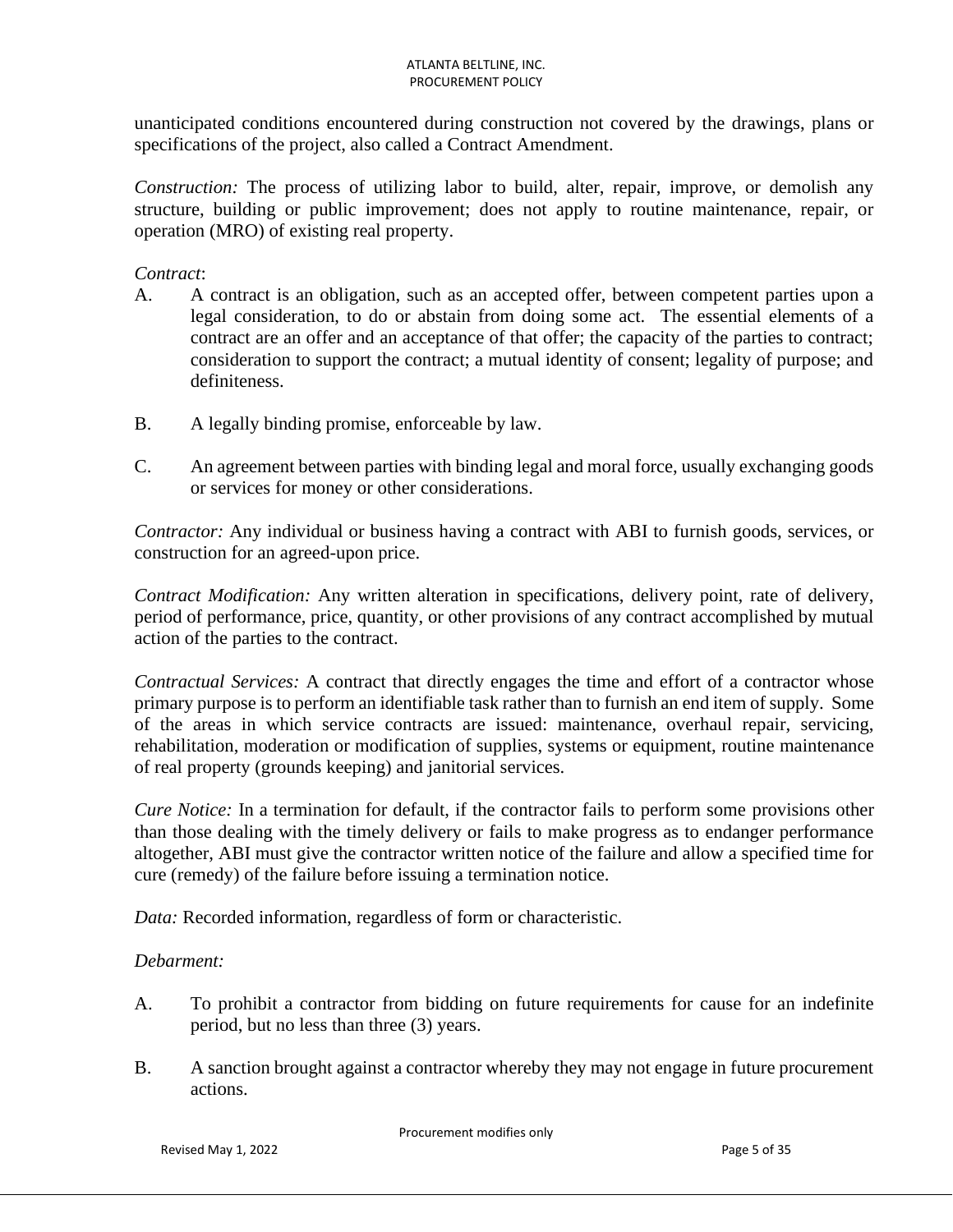C. To exclude or shut out of future solicitations and contracting opportunities.

*Designee:* A duly authorized representative.

*Electronic:* Electrical, digital, magnetic, optical, electromagnetic, or any other similar technology.

*Emergency Purchase:* A purchase made due to an unexpected and urgent request where health and safety or the conservation of public resources is at risk. Usually, formal competitive bidding procedures are waived.

*Fair and Reasonable Price:* A price that is fair to both contracting parties, considering the agreed upon conditions, promised quality, and timeliness of contract performance. Procurement may use a variety of techniques to assure a fair and reasonable price, such as sealed competitive bidding, competitive proposals, price and cost analysis, previous purchases, and benchmarking to other contracts**.**

*Firm Fixed Price (FFP):* A type of contract providing for a price that is not subject to adjustment based on the contractor's cost experience in performing the contract. FFP contracts place maximum risk and full responsibility on the contractor for all costs and resulting profit or loss. They provide maximum incentive for the contractor to control costs and perform effectively and impose a minimum administrative burden upon the contracting parties unless changes are issued, or unforeseen events occur during performance.

*Firm Fixed Price with Economic Adjustment:* A contract under which the contractor is reimbursed at a fixed price for all services and material provided that allows for periodic price increases or decreases at one or more stated intervals during the contract term. The amount of the increase or decrease is based on the movement of an independent price index (escalator) for goods, services, or labor.

*Fixed Asset* (capital asset): Physical assets such as property and equipment. An asset with a life cycle of more than one year with a value of more than a certain prescribed limit set by accounting standards or by ABI policy.

*Formal Procurement:* Any procurement that meets or exceeds the ABI formal procurement qualification and dollar threshold and requires an ITB, RFQ (qualifications), RFP or other accepted procurement method.

*Goods* (supplies): Anything purchased other than services or real property. All tangible items purchased or consumed by ABI.

*Governmental Body:* Any department, commission, council, board, bureau, committee, institution, legislative body, government, corporation, or other establishment.

*Grant:*

Procurement modifies only

Revised May 1, 2022 **Page 6 of 35** Page 6 of 35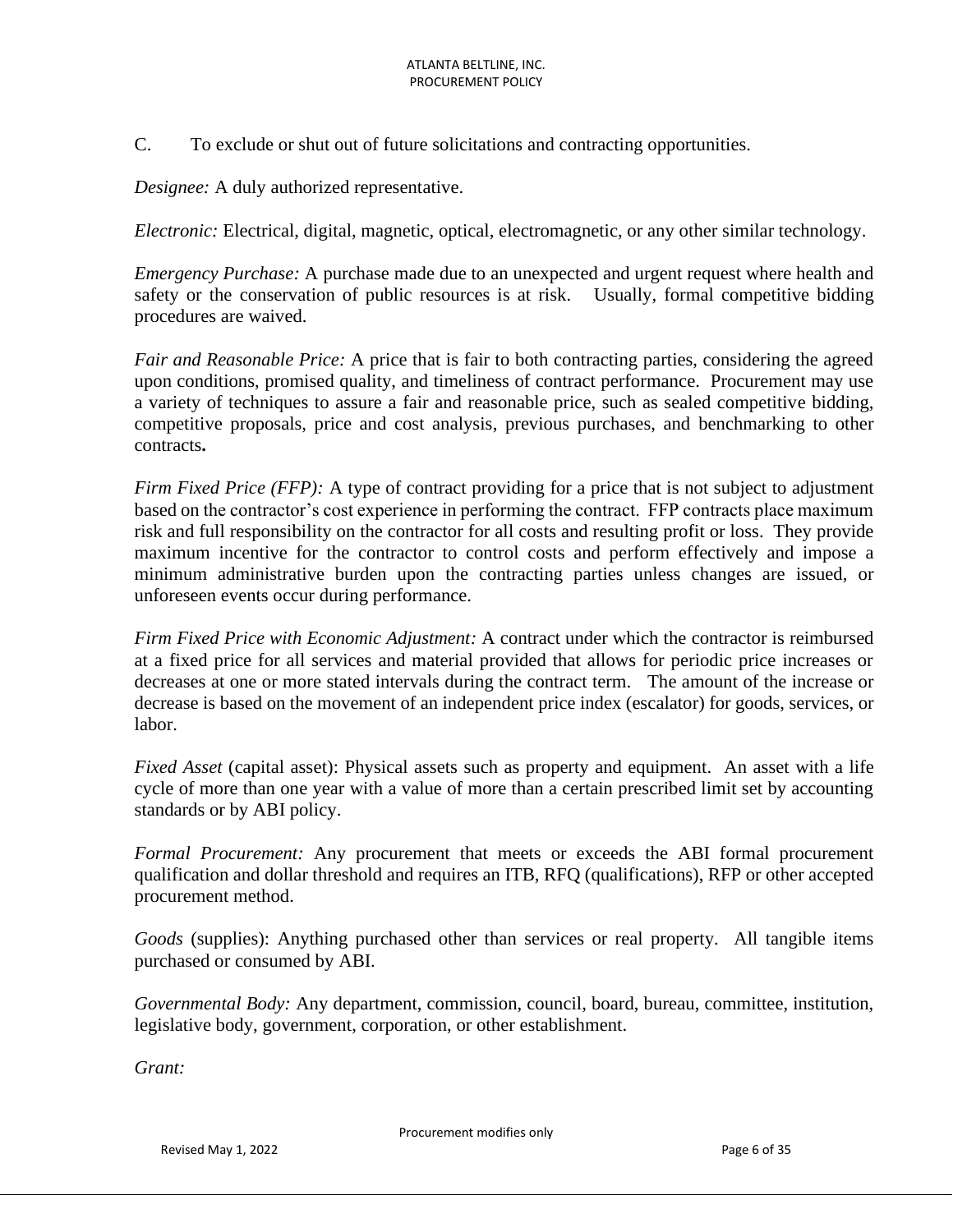- A. A sum of money given by an organization for a particular purpose.
- B. A transfer of Federal Government funds to state or local governments to support or stimulate programs authorized by federal or state laws, to accomplish objectives that are locally defined and managed under a broad federal or state program.
- C. The furnishing of assistance by an authority whether financial or otherwise, to any person to support a program authorized by law; does not include an award whose primary purpose is to procure goods, services, or construction.

*Informal Procurement:* Any procurement not exceeding the formal procurement dollar threshold. Typically, quotes are obtained but a formal competitive procurement method may be used in some cases.

*Invitation to Bid (ITB):* All documents used to solicit competitive or multi-step sealed bids. This is also known as Invitation for Bid (IFB).

*Limited Competition:* Occurs when the goods or services required by ABI are available from only one responsive and responsible source, or from only a limited number of responsive and responsible sources, and no other type of goods or services will satisfy ABI requirements. Contracts may be awarded without competition when the President and CEO determines in writing that competition is limited. Thorough documentation as to the reason(s) for the limited competition is required.

A. Typical reasons include emergencies, technologically incompatible components, replacement parts or service that may void an active warranty, and brand-specific procurement that may offer competition among manufacturer-approved distributors of inhomogeneous goods.

*May:* Denotes the permissive in a contract clause or specification.

*Mistake in Bids:* Minor errors made in the form of bidding; for example, failure to insert a decimal point. Clerical mistakes, apparent on the face of the bid, may be corrected. Once a mistake is suspected, the Procurement Officer is required to request verification of the bid.

*Offeror:* One who submits a proposal in response to a Request for Proposals in competitive negotiation.

*Person:* Any business, individual, union/collaboration, committee, club, other organization, or group of individuals.

*Procurement:* Purchasing, renting, leasing, or otherwise acquiring any goods, services, or construction; includes all functions that pertain to the acquisition, including description of requirements, selection and solicitation of sources, preparation and award of contract, and all phases of contract administration.

*Procurement Officer:* Any person duly authorized to manage and monitor all aspects of ABI's procurement processes. May enter into and administer contracts as authorized by the President and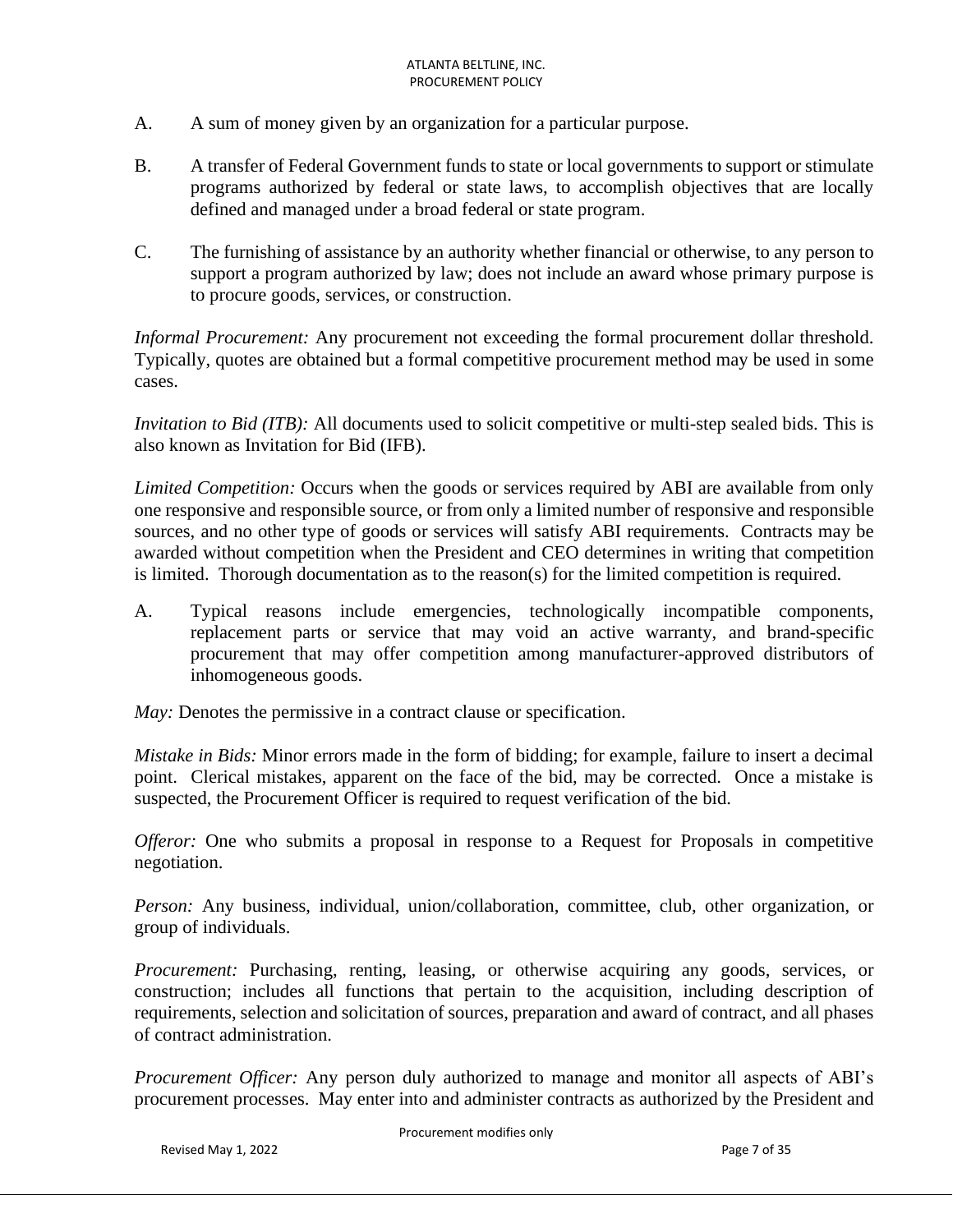CEO and make written determinations with respect thereto. The term also includes an authorized representative acting within the limits of authority.

 *Professional services:* Services rendered by members of a recognized profession or possessing a special skill. Such services are acquired to obtain information, advice, training, or direct assistance.

*Public Notice:* Announcement made by ABI concerning a solicitation or other information of public interest. These are usually placed in a newspaper of general circulation, on a website, in a circular, magazine or other widely available medium.

*Public-Private Partnership (PPP or*  $P^3$ *):* Public-Private Partnerships are contractual agreements formed between ABI, a public agency and/or a private sector entity that allow for greater private sector participation in the delivery, funding, and financing of surface transportation projects, as defined by Georgia State Law.

*Regulation:* A statement by a governmental body (typically federal or state) to implement, interpret, or prescribe law or policy, or to describe organization, procedure, or practice, often promulgated in accordance with an administrative procedures act.

*Request for Proposal* (RFP): A competitive procurement method for obtaining goods, services and construction in which discussion and negotiations may be conducted with responsible offerors who submit responsive proposals, where price is not the only evaluation factor. RFP's may include a provision for the negotiation of Best and Final Offers and could be a single step or multi-step process.

*Request for Statement of Qualifications (RFQ):* A procurement method used to obtain statements of the qualifications of potential teams or individuals (i.e., consultants) to gauge potential competition in the marketplace, prior to issuing the solicitation. Often used as a standard by which to develop a short-list of highly qualified individuals or firms and subsequently obtain proposals from the shortlisted individuals or firms. Price is not a factor of evaluation criteria and is not included in the statement of qualifications.

*Responsible bidder:* A contractor, business entity or individual who is fully capable to meet all the requirements of the solicitation and subsequent contract. The bidder must possess the full capability, including financial and technical, to perform as contractually required. The bidder must be able to fully document the ability to provide good faith performance.

*Responsive bidder:* A contractor, business entity or individual who has submitted a bid or proposal that fully conforms in all material respects to a solicitation and all its requirements, including all form and substance.

*Services:* The furnishing of labor, time, or effort by a consultant or contractor, not involving the delivery of a specific product, but reports which are the intended purpose of the required performance. This term shall not include employment agreements or collective bargaining agreements.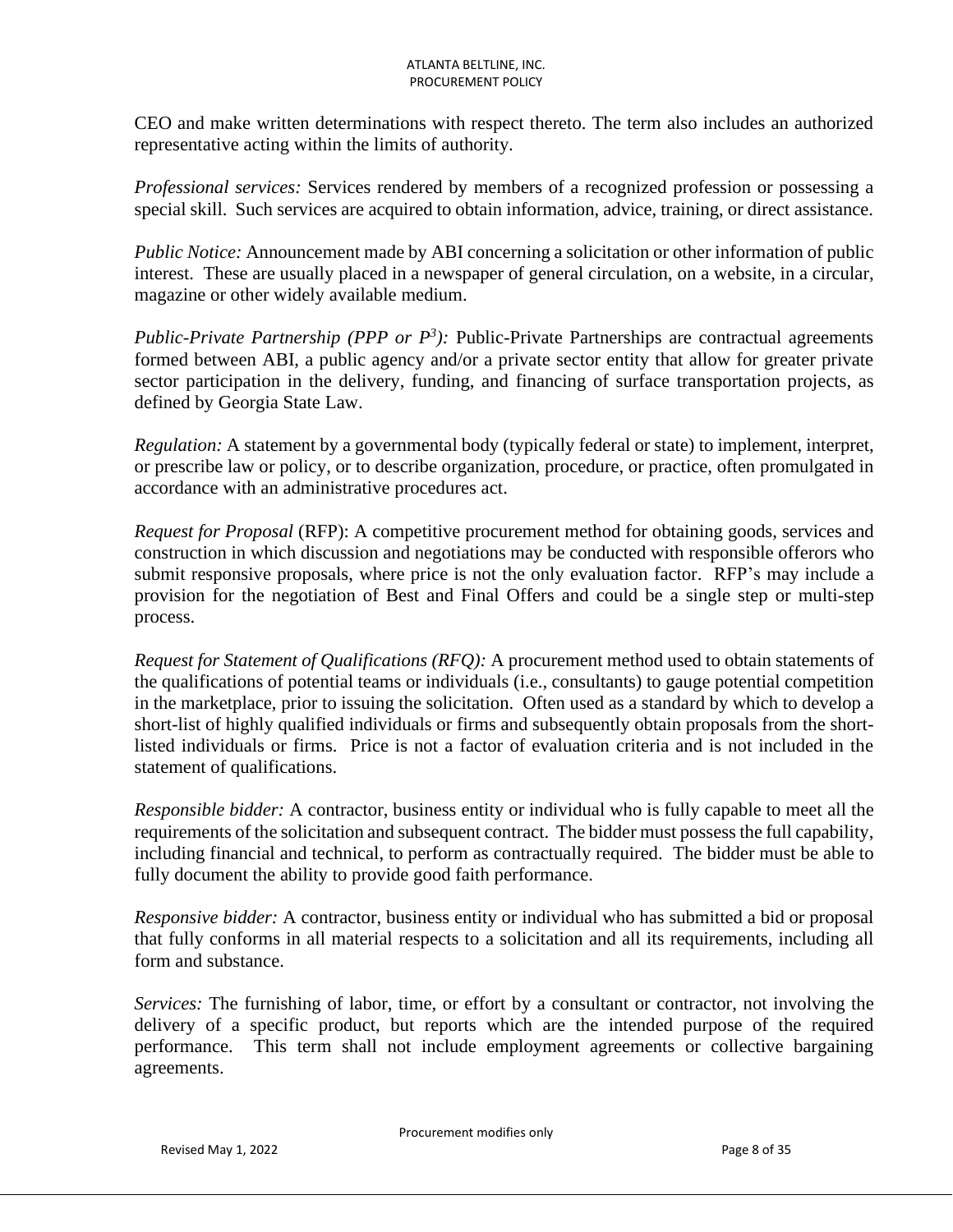*Shall:* Denotes the imperative in contract clauses or specifications.

*Show Cause Notice:* Prior to issuing a termination for default, the Procurement Officer may issue a show cause notice to the contractor citing the reasons for the default and the consequences of a termination for default. The notice will require the contractor to "show cause" why the contract should not be terminated and will provide the contractor an opportunity to discuss the reasons for the problems.

*Signature:* A manual or electronic identifier or the electronic result of an authentication technique attached to or logically associated with a record that is intended by the person using it to have the same force and effect as a manual signature.

*Sole Source:* A situation created due to the inability to obtain competition. This may result because only one vendor possesses the unique ability or capability to meet the requirements of the solicitation. This non-competitive method is frequently used to continue software maintenance after the warranty period expires; when the product or service is required immediately due to emergency, or for example, requirements falling under Homeland Security. The Procurement Officer requires a justification from the requesting department explaining why this is the only source for the requirement.

*Specification:* A precise description of the physical or functional characteristics of a product, good or construction item. This is a description of goods and/or services. A description of what ABI seeks to buy and what a bidder must be responsive to be considered for award of a contract. Specifications fall under the following categories: design, performance, combination (design and performance), brand name or approved equal, qualified products and samples.

*Special Procurement:* A type of procurement as practicable under the circumstances and initiated by the Procurement Officer for an unusual or unique situation. The contract is not awarded based on the requirements of competitive sealed bidding or proposals that could be contrary to the public interest or the needs of ABI.

*Surety Bond:* A pledge or guarantee by an insurance company, bank, individual or corporation on behalf of the bidder/offeror which protects against default or failure of the principal to satisfy the contractual obligations.

#### *Surplus*:

- A. Results in an overstock situation when the quantity of goods on hand exceeds the quantity of goods needed. The overstocked goods may be returned to the vendor, sold at auction, or disposed of in a method acceptable to the organization.
- B. Refers to goods or materials that are obsolete or no longer needed by ABI and are designated for disposal. Surplus may become available for disposal outside of the organization.

*Suspension:* The temporary exclusion of a person or company from participating in a procurement activity because of previous illegal or irresponsible action.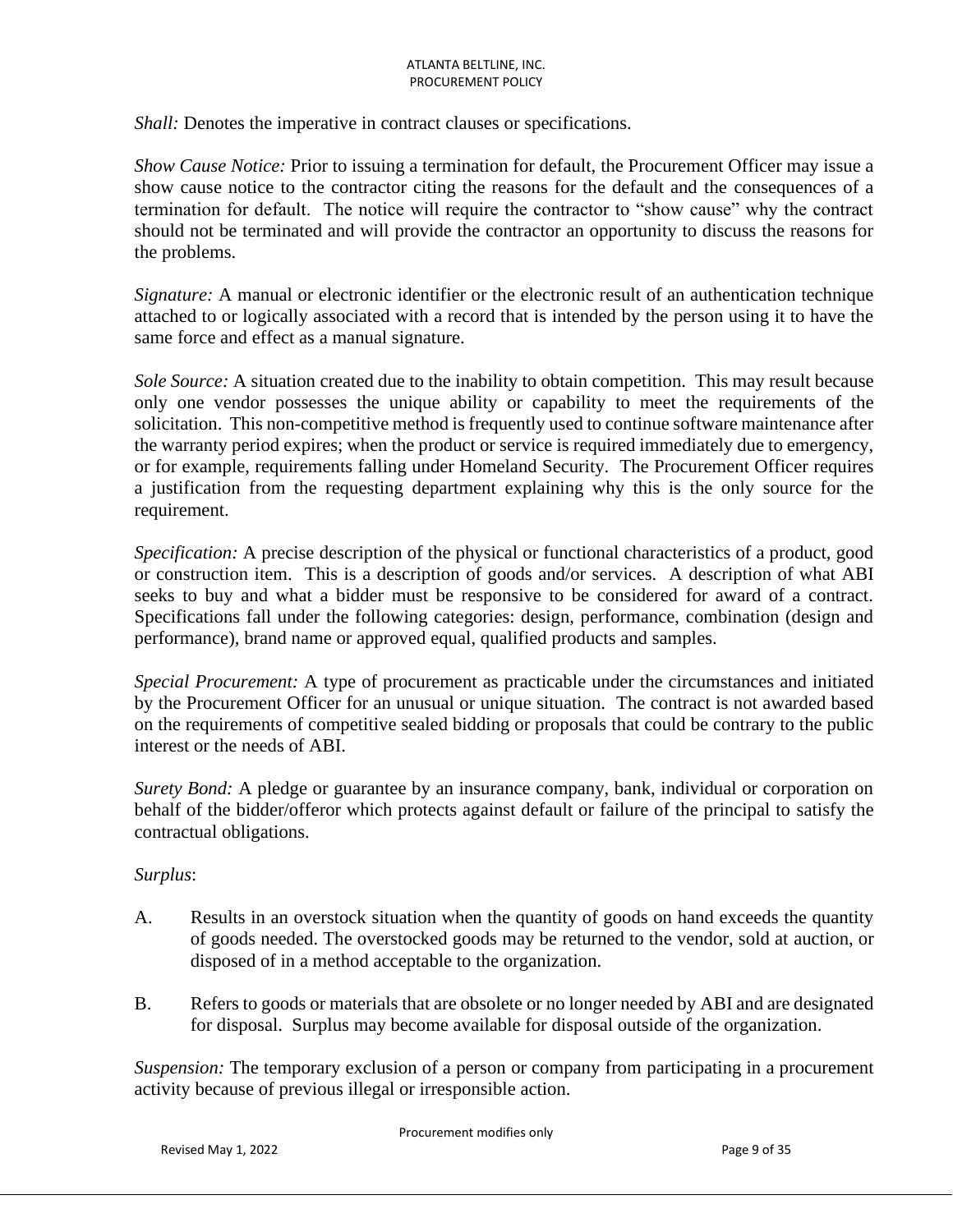*Tax Allocation District (TAD):* A tax-allocation district, also known as tax increment financing, is a defined area where real estate property tax monies gathered above a certain threshold for a certain period (typically 25 years) are to be used for a specified improvement.

*Tie Bids:* Bids submitted by two or more bidders that have identical pricing. An investigation into how the bids are identical is necessary. The first bid received is typically awarded the contract, with final approval of the President and CEO.

*Two-Step Bid:* A combination of competitive procedures designed to obtain benefits of sealed bidding when adequate specifications are not available. This may also be applied to a request for proposal negotiated procurement. Step one consists of a request for technical proposals, evaluations and discussion without pricing, and the selection of bidders whose proposals are considered most acceptable; step two consists of the submission of sealed priced bids by those who submitted acceptable technical proposals in step one.

*Vendor:* One who sells goods or services; a supplier.

### **100.06 Public Access to Procurement Information.**

Procurement information shall be a public record to the extent provided by O.C.G.A 50-18-70 and shall be available to the public as provided by applicable statutes.

### **100.07 Authorization for the Use of Electronic Transmissions.**

The use of electronic media, including acceptance of electronic signatures, is authorized consistent with the applicable statutory, regulatory or ABI guidance for use of such media, so long as such guidance provides for appropriate security to prevent unauthorized access to the bidding, approval, and award processes; and accurate retrieval or conversion of electronic forms of such information into a medium which permits inspection and copying.

**100.08 Authority of the Procurement Officer.** The Procurement Officer shall serve as the central Procurement Officer for ABI. The Procurement Officer has the authority and duty, except as limited by law or policy to procure or contract for all goods and contractual services needed by any department which derives its support from ABI, in accordance with procurement procedures as prescribed by this policy. The Procurement Officer shall recommend to the Chief Operating Officer and the President and CEO policy that will govern internal procedures for ABI procurement. Unless otherwise provided by Policy or written directive, the Procurement Officer shall have authority to negotiate and/or oversee the negotiation of procurement for ABI. ABI employees shall procure goods and services in accordance with this policy. Any procurement not in conformance with this policy will not be legally binding on ABI. In addition to the authority conferred in this Section and in addition to any other powers and duties conferred by this policy, the Procurement Officer shall:

- A. Have the authority and responsibility to determine the appropriate procurement method for goods and services.
- B. Have the authority to reject procurement documents that are incomplete as this completeness is essential to proper procurement actions. This includes requisitions, specifications, scope of work,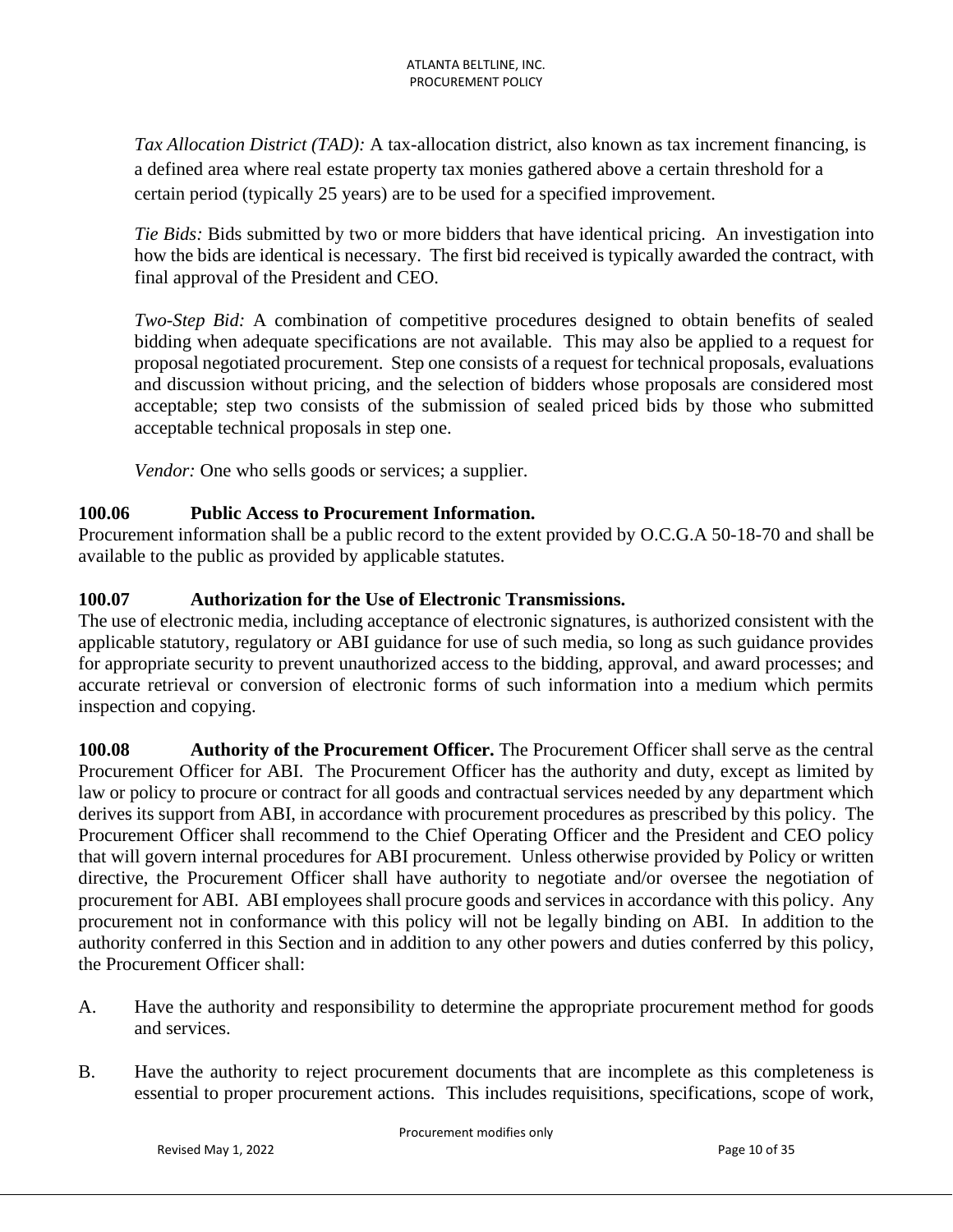etc. The Procurement Officer will advise the COO of these determinations.

- C. Have the authority to conduct negotiations as appropriate, as to price, delivery, and terms. ABI General Counsel will develop the final contract terms and documents. The COO will approve a final contract before CEO signature and execution.
- D. Adopt operational procedures governing the internal functions of the Procurement Office.
- E. Ensure compliance with this Policy and implement procedures by reviewing and monitoring procurement conducted by any designee, department, or official delegated authority herein.
- F. Sell, trade, donate, auction or otherwise appropriately dispose of ABI surplus property. The President and CEO shall approve disposal recommendations in advance of the disposal.
- G. Establish procedures, consistent with this Policy, governing the procurement, management, control, and disposal of all goods, services and construction procured by ABI unless exempt herein.
- H. Establish and recommend amendments when necessary to the COO and General Counsel, rules and procedures authorized by this policy and any others necessary to its operation. The President and CEO shall approve all amendments in advance of their application.
- I. Establish standards applicable to procurement that may warrant award on a sole source basis. The Procurement Officer shall determine in writing that there is only one source for the required good, service or construction. The Procurement Officer shall conduct or oversee the negotiations, as appropriate, as to price, delivery, terms, and award Sole Source procurement pursuant to section 100.20.
- J. Notwithstanding any other provision of this Policy, make or authorize others to make emergency procurements when there exists a threat to public health, welfare, or safety under emergency conditions as defined in section 100.21, provided that such emergency procurements shall be made with such competition as is practicable under the circumstances. A written determination of the basis for the emergency and for the selection of the contractor shall be included in the contract or emergency procurement file.
- K. Act to procure for ABI a suitable quality in goods and services at the least expense to ABI.
- L. Prohibit collusive or restrictive bidding and conduct a full and open competitive process for goods and services procured through the normal process.
- M. Monitor the use of specifications for goods, services, and construction required by ABI.
- N. Have the authority to declare as nonresponsive and irresponsible bidders or offerors who default on their quotations, bids, and proposals, to disqualify them from receiving any business from ABI for a stated period.
- O. Have the authority to recommend to the COO the debarment or suspension of a vendor for cause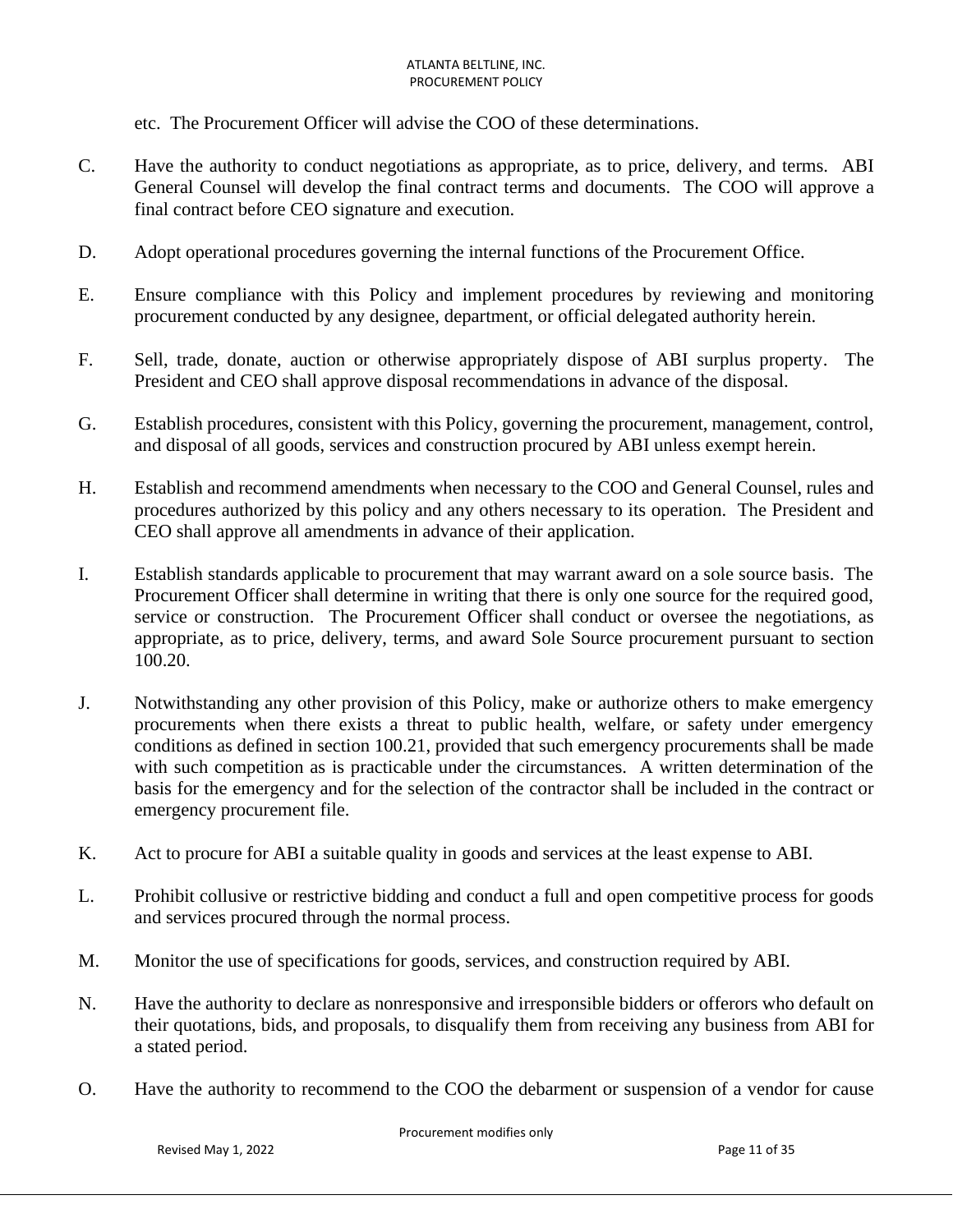from consideration for award of contracts with ABI for a stated period in accordance with the provisions of Section 100.44.

- P. Recommend the adoption of such rules and procedures as appropriate for the requirement of corporate surety bonds for contracts.
- Q. The Procurement Officer periodically may make a recommendation to the COO and President and CEO for an adjustment to the sealed bid threshold. Such recommendation may be based upon inflationary and other market trends and factors that make a higher threshold necessary for process efficiency.

# **100.09 Delegation of Authority by the Procurement Officer.**

The Procurement Officer may delegate limited authority to designee(s) from the requesting department within the scope of a specific procurement in support of Procurement Officer's direct responsibilities.

## **100.10 Procurement Advisory Committees and Other Advisory Groups.**

The President and CEO appoint Advisory Committees to assist with respect to specifications or procurement in specific areas, and with respect to any other matters within the authority of the Procurement Officer.

# **100.11 Discrimination by Contractors is Prohibited.**

All contracts for goods, services, and construction to which ABI is a party, shall contain a nondiscrimination in employment clause stating that the contractor will not discriminate against any employee or applicant for employment because of race, color, religion, gender, national origin, ancestry, disability/handicap condition, sexual orientation, gender identity, marital status, veterans status or any other basis protected by federal, state or local laws.

## **100.12 Methods of Source Selection.**

All ABI contracts shall be awarded by one of the following methods:

- A. Competitive Sealed Bidding (ITB)
- B. Competitive Sealed Proposals (RFP)
- C. Procurement less than the formal bid threshold (quotes)
- D. Sole Source Procurement (non-competitive)
- E. Emergency Procurement
- F. Limited Competition and Special Procurement
- G. Competitive and Non-Competitive Selection Procurement for Designated Types of Services and Technology
- H. Requests for Statements of Qualifications (RFQ)
- I. Requests for Information (RFI)

**100.13 Requisition and Estimates.** Departments shall submit to the Procurement Officer, a detailed requisition (Request to Procure) for all procurement \$25,000 and higher in accordance with ABI policy. The Departments shall work with the Procurement Officer to revise any requisition as necessary to procure the goods needed.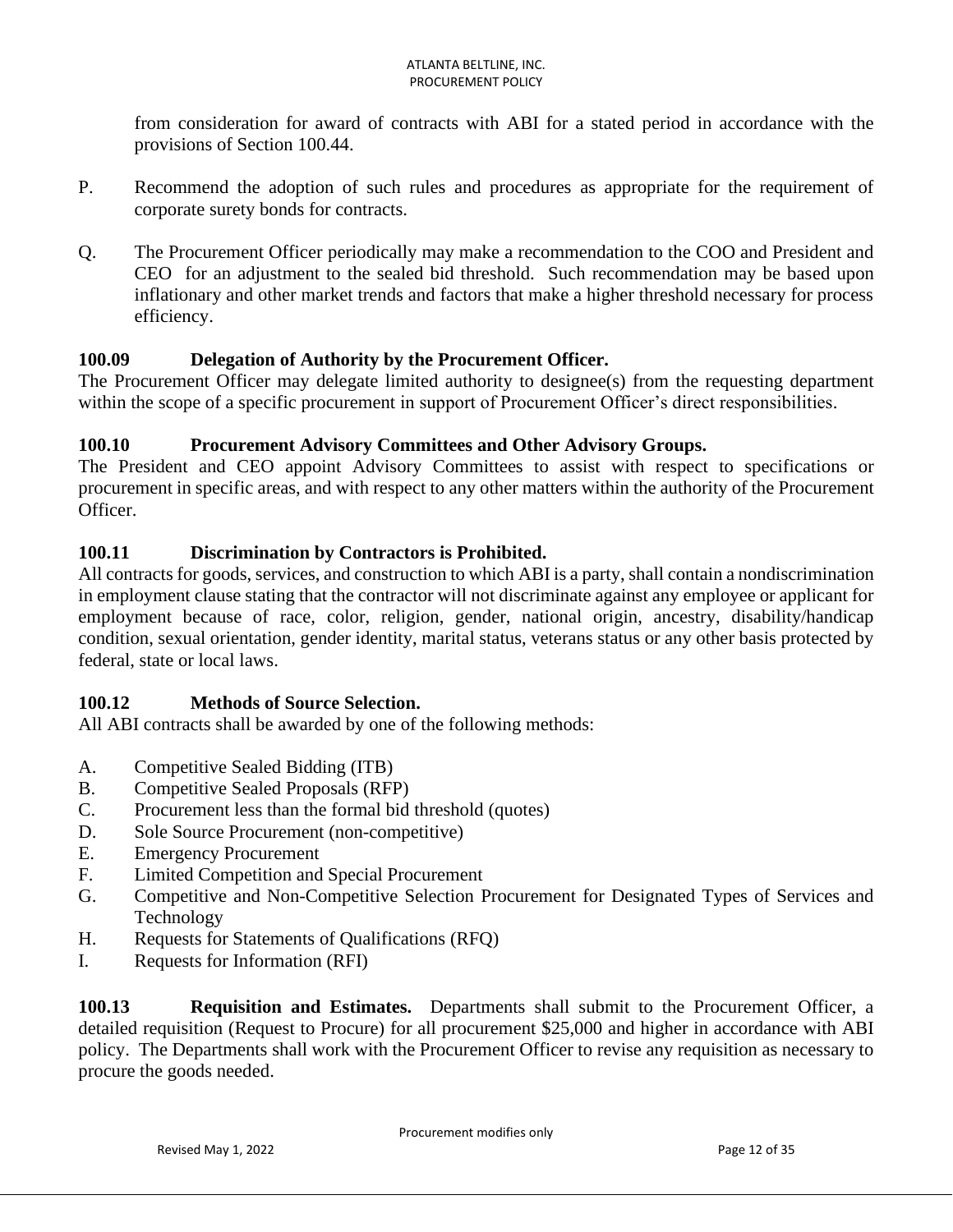### **100.14 Encumbrance of Funds.**

The Procurement Officer shall not issue a solicitation or place an order against a contract or a requisition until the same has been authorized and approved through the ABI approval process, the CFO has certified that there is an unencumbered budget balance to cover the amount of such solicitation or order and the COO and CEO have confirmed that the proper authority has been granted by the ABI Board of Directors.

#### **100.15 Advertising.**

- A. All procurement \$200,000 and above shall be posted on the ABI website. Advertisements for construction projects \$200,000 and above shall be published a minimum of one cycle the day that the procurement is released to the public, in a local newspaper and posted on the ABI website. Any procurement for any amount that is governed by the regulations regarding public notice of a specific funding source must follow the regulations of the funding source. The advertisement, newspaper or electronic, required herein shall include a general description of the procurement or assets to be sold, shall state where procurement documents may be secured and the due date/time/place. The Procurement Officer may decide that the newspaper advertisement points interested vendors to ABI's website where details of each solicitation are available to all interested parties.
- B. The President and CEO may elect to make ABI's website its official and primary means of posting solicitations and officially communicating with interested parties as to solicitation opportunities, addenda, and other such information. The notice of a solicitation will include public advertisement.
- C. The Procurement Officer shall notify prospective bidders or offerors that have electronically registered with ABI or who have requested to be added to a "Vendors List", in which the Procurement Officer in conjunction with the General Counsel or designee shall maintain. This outreach will occur in addition to public advertisement.

#### **100.16 Informal Procurement Less Than \$200,000.**

Any procurement not exceeding the formal and competitive \$200,000 threshold may be made in accordance with small purchase procedures. However, procurement requirements shall not be artificially divided to avoid formal bidding requirements.

- A. All procurement of goods and services of less than \$200,000 may occur in the open market without advertisement and without observing sealed bidding procedures. All procurement of any cost for professional services, construction and construction related services require a detailed scope of work, schedule and budget, insurance and bonding requirements and must meet any other requirements that may apply.
- B. All Informal Procurement shall, whenever possible, be based on three or more competitive quotes and shall be awarded to the lowest responsive and responsible vendor or to the vendor that provides the best value in the interest of ABI relative to the specific procurement. Quotes may be solicited by using an electronic bid system, telephone, email, Internet, or other Procurement approved means. The accepted quote must be confirmed in writing. Purchases may also be obtained from cooperative contracts, catalogs, or vendor agreements (for example office supplies, small equipment, electronic and technology devices). It is not recommended for ABI staff to make purchases (does not apply to travel) on a personal credit card. If a personal credit card is used for a purchase, the requisition and approval workflow must be completed first. ABI may not be held liable for a purchase on a personal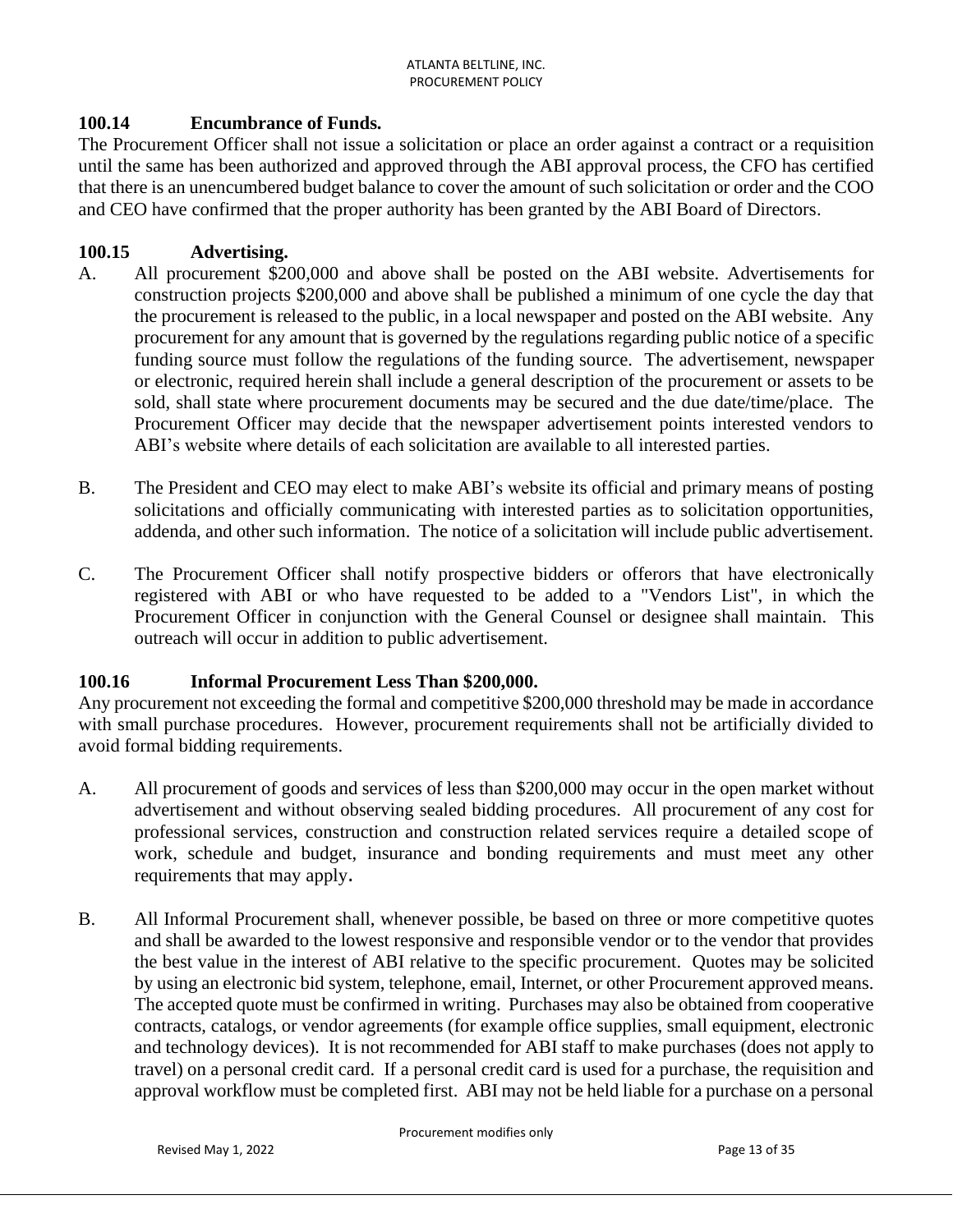credit card if the purchase was not approved in writing in advance.

- 1. Purchases \$25,000 up to \$199,999.99, must be submitted to the Procurement Officer with a requisition and signed, written quotes from each vendor (3 preferred), and the approval workflow must be completed *prior* to the purchase. The approval workflow shall include the supervising Department Director; the Procurement Officer; the CFO, the COO, and the President and CEO.
- 2. All procurement up to \$25k will be in the informal quote range.

#### **100.17 Ex Parte Communication.**

Please note that to insure the proper and fair evaluation of a proposal or bid, ABI prohibits ex parte communication (i.e., unsolicited) initiated by a Bidder or Offeror to an ABI Employee, Board Member, Consultant, Contractor, Volunteer, Committee Member, Graduate or Undergraduate Fellow, City of Atlanta Official (i.e. City Aldermen, Mayor, etc.), or any ABI Affiliates, evaluating or considering the proposal or bid prior to the time a selection has been made. Communication includes but is not limited to fax, phone call, email, and personal visit. Communication between a Bidder or Offeror and ABI will be directed in writing to the Procurement Officer or designated contact person only. The Procurement Officer or designated contact person will obtain the information or clarification needed. Ex parte communication may be grounds for disqualifying the offending Bidder or Offeror from consideration or award of a bid or proposal and repeat offenders may be disqualified from responding to solicitations for future projects.

1. From the time a procurement is posted including all the steps leading up to an award, all communication with vendors, bidders, offerors or anyone having interest in a procurement, shall be directed to the Procurement Officer. ABI staff shall not have direct communication with any interested party during the procurement process.

#### **100.18 Competitive Sealed Bidding.**

- A. *Conditions for Use.* When the estimated annual cumulative costs are estimated at \$200,000 and higher, all requisitions and contracts for goods, services (non-professional) and construction shall, except as specifically provided herein, be based whenever possible, on competitive sealed bids.
- B. *Advertisement:* See 100.15
- C. *Bid Award:* Awards for goods and services shall be awarded by competitive sealed bidding except as otherwise provided herein. The form of the award, whether a formal contract or a simplified contract (i.e. purchase order), shall be at the discretion of the Procurement Officer. The basis of award shall be to the lowest responsive and responsible bidder, unless otherwise stated in the ITB. Other basis of awards may include the responsive and responsible bidder offering the best value or in the best interest of ABI and the basis of award must be stated in the ITB.
- D. *Invitation to Bid (ITB):* Shall be issued and shall include a complete description, schedules and benchmarks, the basis of the award and all contractual terms and conditions applicable to the procurement.
- E. *Bid Opening.* All bids shall be submitted as prescribed by the ITB and may be delivered by postal mail or in person in a sealed envelope. Bids shall be opened publicly in the presence of one or more witnesses by the Procurement Officer or a designated representative at the date, time and location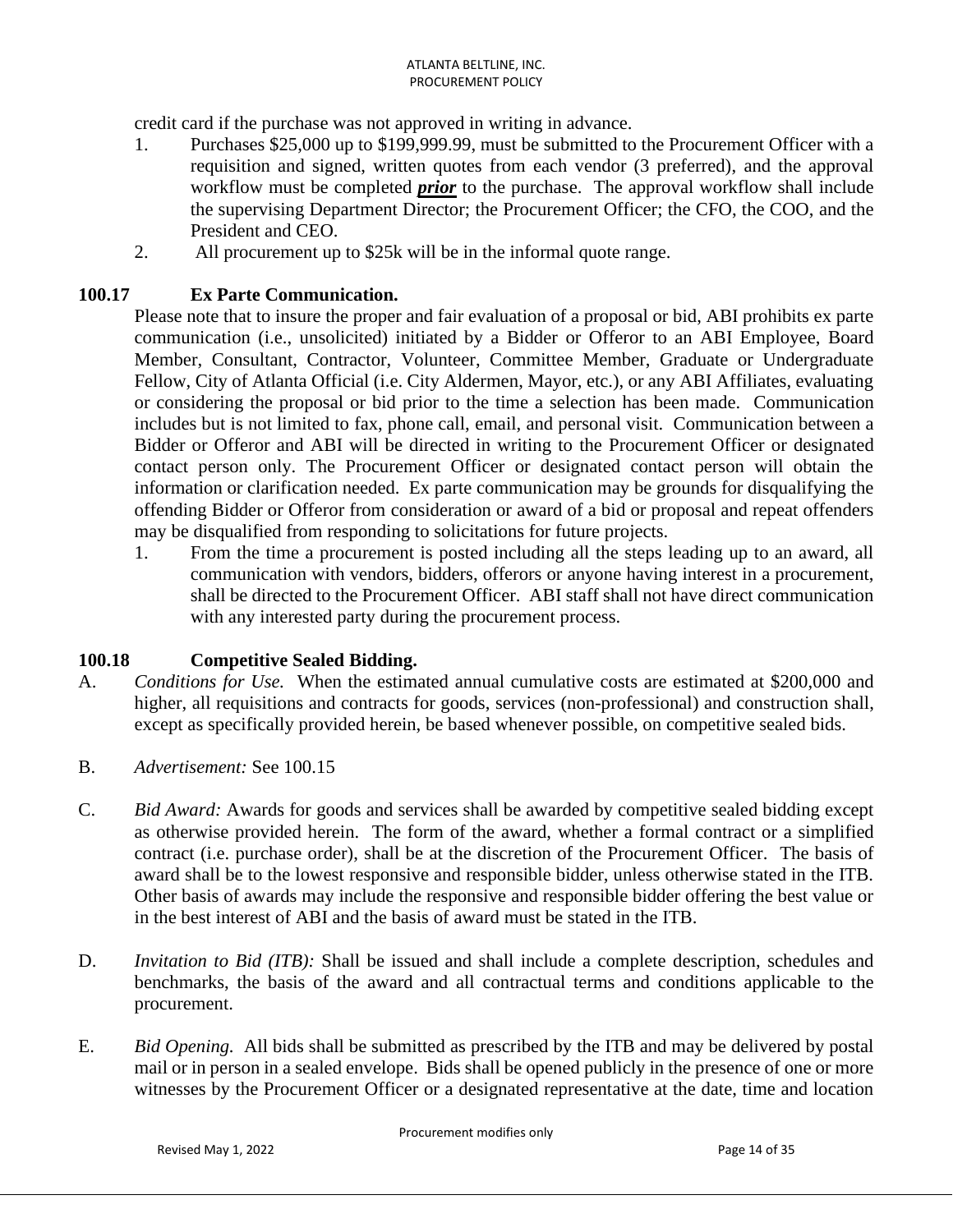specified in the ITB. Bid tabulations and awards shall be available upon request. Bid tabulations recorded at the bid opening do not indicate the lowest, responsive, and responsible bid.

F. *Bid Acceptance and Bid Evaluation.* Bids shall be unconditionally accepted without alteration or correction, except as authorized in this policy. Bids shall be evaluated based on the requirements set forth in the ITB, which may include criteria to determine acceptability such as inspection, testing, quality, workmanship, delivery, and suitability for a particular purpose. Those criteria that will affect the bid price and be considered in evaluation for award shall be objectively measurable, such as discounts, transportation costs, and total or life cycle costs. The ITB shall detail the evaluation criteria to be used. Criteria may not be used in the bid evaluation unless they are stated in the ITB.

In determining the "lowest responsible and responsive bidder", in addition to price, the Procurement Officer shall consider the factors listed in the solicitation document. Additionally, the Procurement Officer and the Project Manager shall determine "Responsibility" and "Responsiveness." Responsibility means having the ability to successfully complete the transaction while responsiveness means meeting the requirements mandated by the solicitation document. The factors to be considered in determining responsibility include the ability, capacity or skill of the bidder to perform the contract or provide the service required; whether the bidder can perform the contract or provide the service promptly or within the time specified; the character, integrity, reputation, judgment, experience and efficiency of the bidder; the quality of performance of previous contracts or services; the previous and existing compliance by the bidder with laws and policies relating to the contract or service; the sufficiency of the financial resources and ability of the bidder to perform the contract or provide the service; the quality, availability of the goods, or contractual services to the particular use required and the ability of the bidder to provide future maintenance and service for the use of the subject to the contract.

- G. *Other Than Low Bid.* When the award is not given to the lowest cost responsive and responsible bidder (typically this would apply to qualification-based selection in which consulting services are involved). A complete statement of the reasons for award to another bidder shall be prepared by the Procurement Officer or designee. Concurrence of the COO and/or CEO shall be obtained and filed with the bid documents.
- H. *Only One Bid in Response to a Solicitation:* In the case where only one bid has been submitted in response to a competitive solicitation, the Procurement Officer shall review the requirements of the bid to determine if the requirements are restrictive or ambiguous, resulting in limited competition. Additionally, efforts shall be made to communicate with eligible vendors of the reason(s) for not responding to the solicitation. The one bid may be accepted and considered or be rejected for reasons other than responsiveness and responsibility of the bid. Consideration and acceptance or modification and negotiation may be acceptable in the case of only one bid received only with authorization from the President and CEO, and regulations of the funding source.
- I. *Correction or Withdrawal of Bids and Cancellation of Awards:* Correction or withdrawal of bids before or after award, or cancellation of awards or contracts based on bid mistakes, shall be permitted in accordance with this policy. After bid opening, no changes in bid prices or other provisions of bids prejudicial to the interest of ABI or fair competition are permitted. Except as otherwise provided by policy, all decisions to permit the correction or withdrawal of bids, or to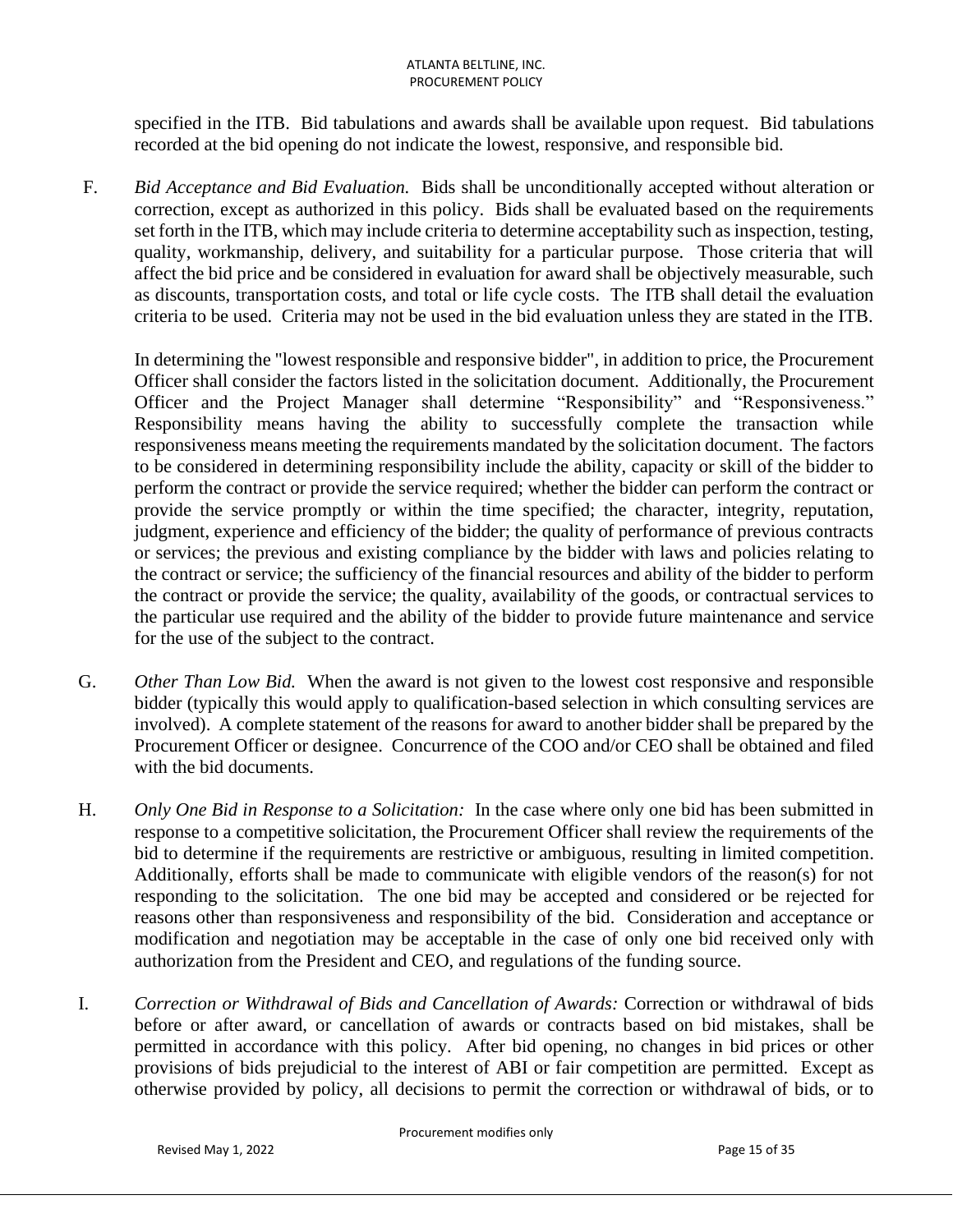cancel awards or contracts based on bid mistakes, shall be supported by a written determination made by the Procurement Officer. Nothing in this section is intended to prohibit ABI from accepting a voluntary reduction in price from a low bidder after bid opening; provided that such reduction is not conditioned on, or results in, the modification or deletion of any conditions contained in the ITB. Modification may be acceptable in the case of only one bid received with authorization from the President and CEO and regulations of the funding source.

- J. *Award:* The contract shall be awarded with reasonable promptness by written notice to the lowest responsible and responsive bidder whose bid meets the requirements set forth in the ITB. The Procurement Officer or designee shall also have the authority to negotiate changes in construction project bid requirements with a low bidder in order to arrive at a price not more than available funds, at the request of the CEO. Even where the bids exceed the limitation of 10% on the discretionary authority to negotiate with the low bidder, if circumstances warrant an emergency determination, the procurement can proceed under Section 100.21 (Emergency Procurement) in accordance with procedures. In the event all bids for a construction project exceed available funds as certified by the CFO, and the low responsive and responsible bid does not exceed such funds by more than ten (10) percent, the Procurement Officer is authorized, at the request of the department Director, in situations where time or economic considerations preclude re-solicitation of work of a reduced scope to negotiate an adjustment of the bid price, including changes in the bid requirements, with the low responsive and responsible bidder, in order to bring the bid within the amount of available funds.
- K. The Procurement Officer, after written authorization from the President and CEO, has the authority to reject all bids, parts of all bids, or bids for any one or more goods or contractual services included in the proposed contract.
- L. No contract or requisition shall be subdivided to avoid the threshold requirements of this section.

## **100.19 Competitive Sealed Proposals** (Request for Proposals)**.**

- A. *Conditions for Use:*
	- 1. A contract may be entered into by competitive sealed proposals when the Procurement Officer determines that an ITB is either not practicable or not advantageous to ABI. Policy may provide that it is either not practicable or not advantageous to ABI to procure specified types of supplies, services, or construction by competitive sealed bidding.
	- 2. Contracts involving public private partnerships for the design-build, design-build-operatemaintain or design-build-finance-operate-maintain project delivery methods specified herein shall be entered into by competitive sealed proposals, except as otherwise provided herein.
- B**.** *Request for Proposals (RFP):* Proposals shall be solicited through Request for Proposals. Nonconstruction proposals shall be open for response for a minimum of fifteen (15) business days.
- C. *Advertisement:* See 100.15
- D. *Receipt of Proposals:* Proposals shall be opened to avoid disclosure of contents to competing offerors during the process of evaluation (not publicly opened and read aloud). A Register of Proposals received shall be prepared and available for public inspection after contract award upon request.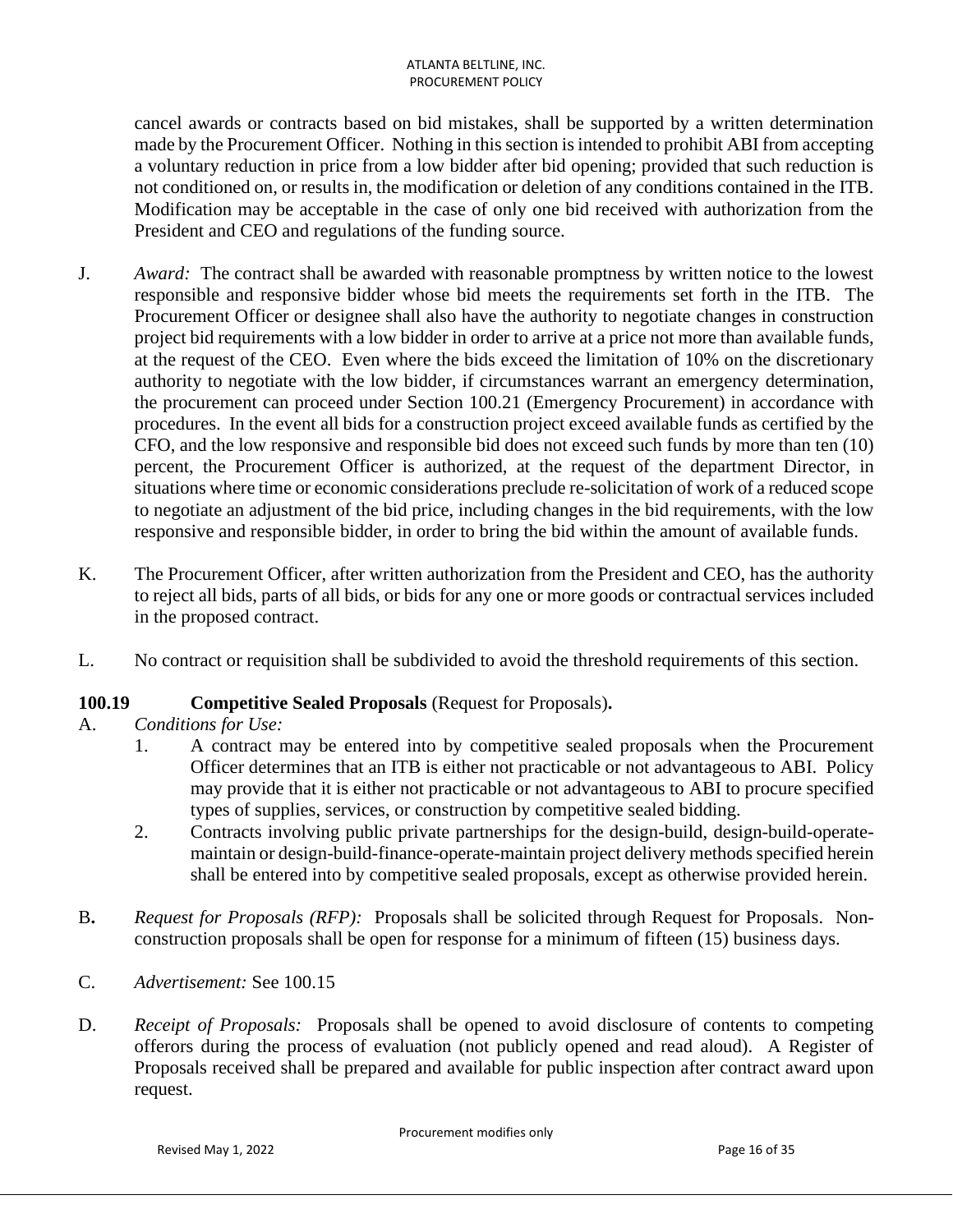- E. *Evaluation Committee:* The requesting department Director shall convene an evaluation committee to review the proposals. The evaluation committee shall:
	- 1. Consist of three or more members including the department Director or a designee, and the Procurement Officer or a designee. The Procurement Officer or designee is a permanent member of this team and will facilitate the evaluation process to maintain the integrity of the RFP, evaluation, and award processes. The Procurement Officer will not score or rank proposals.
	- 2. Develop an evaluation matrix including a uniform scoring system to evaluate each proposal. Other key criteria including vendor presentations and/or interviews shall be developed prior to solicitation being issued and the same are to be used by the evaluation/selection committee to assist in the vendor selection process.
	- 3. Make a written recommendation to the COO and/or President and CEO as to which proposal represents the best value to ABI, taking into account the price; ability, capacity of skill of the offeror to provide the required services; whether the offeror can provide the service promptly or within the time specified, without delay or interference; the character, integrity, reputation, judgment, experience and efficiency of the offeror; the quality of the performance of previous contracts or services; the previous and existing compliance by the offeror with laws and policies relating to the service; the ability of the offeror to provide any necessary future service; and the number and scope of conditions attached to the proposal;
	- 4. Upon receipt of the evaluation committee's recommendation, the department Director shall decide whether to proceed with an award or to abandon efforts to secure the subject services if the proposal does not meet the RFP requirements or the department Director determines the service is no longer necessary, or to solicit new proposals. The department Director shall seek approval of the COO and/or President and CEO to end the procurement process entirely. Final approval of the recommended vendor and the decision to enter into a contract with the recommended vendor shall remain with the President and CEO.
- F. *Evaluation Factors.* The RFP shall state the relative importance of price and evaluation factors and sub factors, if any.
- G. *Inclusion of Vendors:* Vendors will be selected based on their capability, performance, efficiency, value, and the factors described in the RFP solicitation. ABI is committed to the practice of nondiscrimination in the selection of team members and relationships with subcontractors for Atlanta vendors with a desire to reflect diversity in the participation of vendors engaged in the Atlanta BeltLine effort. ABI strongly encourages participation by DBE, FBE, SBE and MBE entities in all contracts issued by ABI. ABI anticipates that as a part of a responsive submittal that DBE, FBE and MBE participation will be included by all vendors. There is no set maximum limit on the amount of DBE, FBE or MBE participation for ABI contracts. The minimum goal for participation is 30% for all ABI contracts. In cases where Federal or State funds are included in the procurement, the participation goal of the funding source shall prevail, with a statement that ABI encourages a higher participation percentage. In addition, ABI may include SBE and local preference criteria in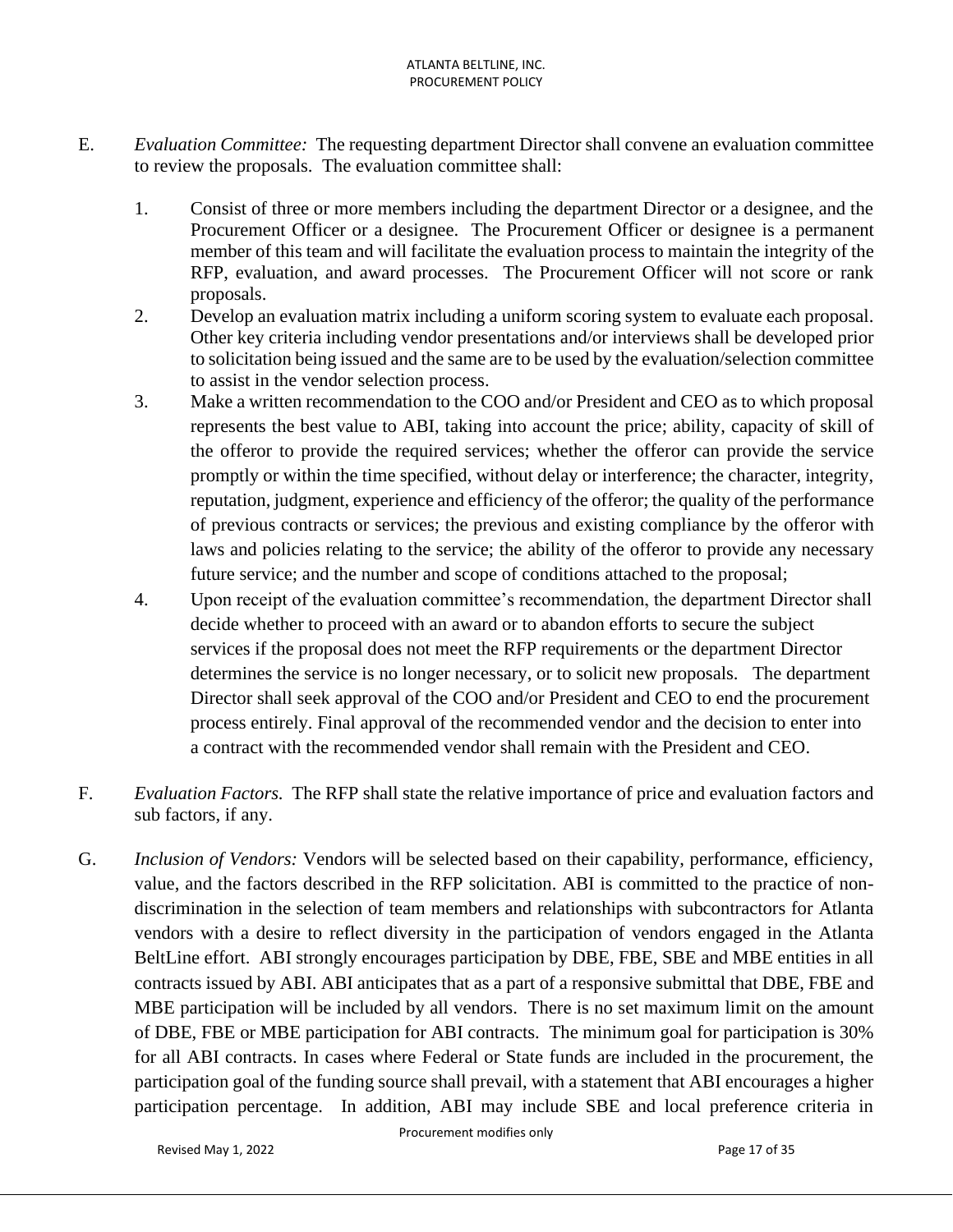solicitations which shall be evaluated in addition to the DBE, FBE or MBE participation reflected in a given response. Please note: While goals may vary depending on the requirements of the funding source, ABI continues to encourage the ABI minimum participation goal.

- H. *Discussion with Responsible Offerors and Revisions to Proposals.* As provided in the RFP, discussions may be conducted with responsible offerors who submit proposals determined to be reasonably susceptible of being selected for award to assure full understanding of, and responsiveness to, the solicitation requirements. Offerors shall be accorded fair and equal treatment with respect to any opportunity for discussion and revision of proposals, and such revisions may be permitted after submissions and prior to award for the purpose of obtaining best and final offers. In conducting discussions, there shall be no disclosure of any information derived from proposals submitted by competing offerors.
- I. *Award.* Award shall be made to the responsive and responsible offeror whose proposal conforms to the solicitation and is determined to be the most advantageous to ABI taking into consideration price and the evaluation factors set forth in the RFP. No other factors or criteria shall be used in the evaluation. The contract file shall contain the basis on which the award is made. The Procurement Officer shall provide written notice of the award of a contract promptly to all offerors.
- J*. Proposal Award Approval*. The department Director shall provide a recommendation of the award to ABI President and CEO for final approval and contract execution.
- K. The Procurement Officer is authorized to provide debriefings to vendors that furnish the basis for the source selection decision and contract award.

## **100.20 Sole Source Procurement.**

- A. A contract may be awarded for goods, services, or construction-related items without competition when the requesting department and the Procurement Officer determine that there is only one source for the required procurement. Regulations for sole source procurement may vary based on the funding source.
- B. Sole-source procurement may be used only in limited circumstances when there is only one source available to provide the specified goods or services. A requirement for a particular proprietary item does not justify a sole-source purchase if there is more than one potential vendor/distributor for the procurement. The following are circumstances which could necessitate sole-source procurement:
	- 1. Where the compatibility of technology, equipment, accessories, or replacement parts is the paramount consideration
	- 2. Where a sole vendor's item is needed for trial use or testing
	- 3. Where a sole vendor's item is to be purchased for resale
	- 4. Where public utility services are to be purchased, relocated, or modified
	- 5. Where service must be obtained from the original equipment contractor to maintain equipment operation and to maintain services through proprietary software which require license or service level agreements
	- 6. To protect the product or service warranty.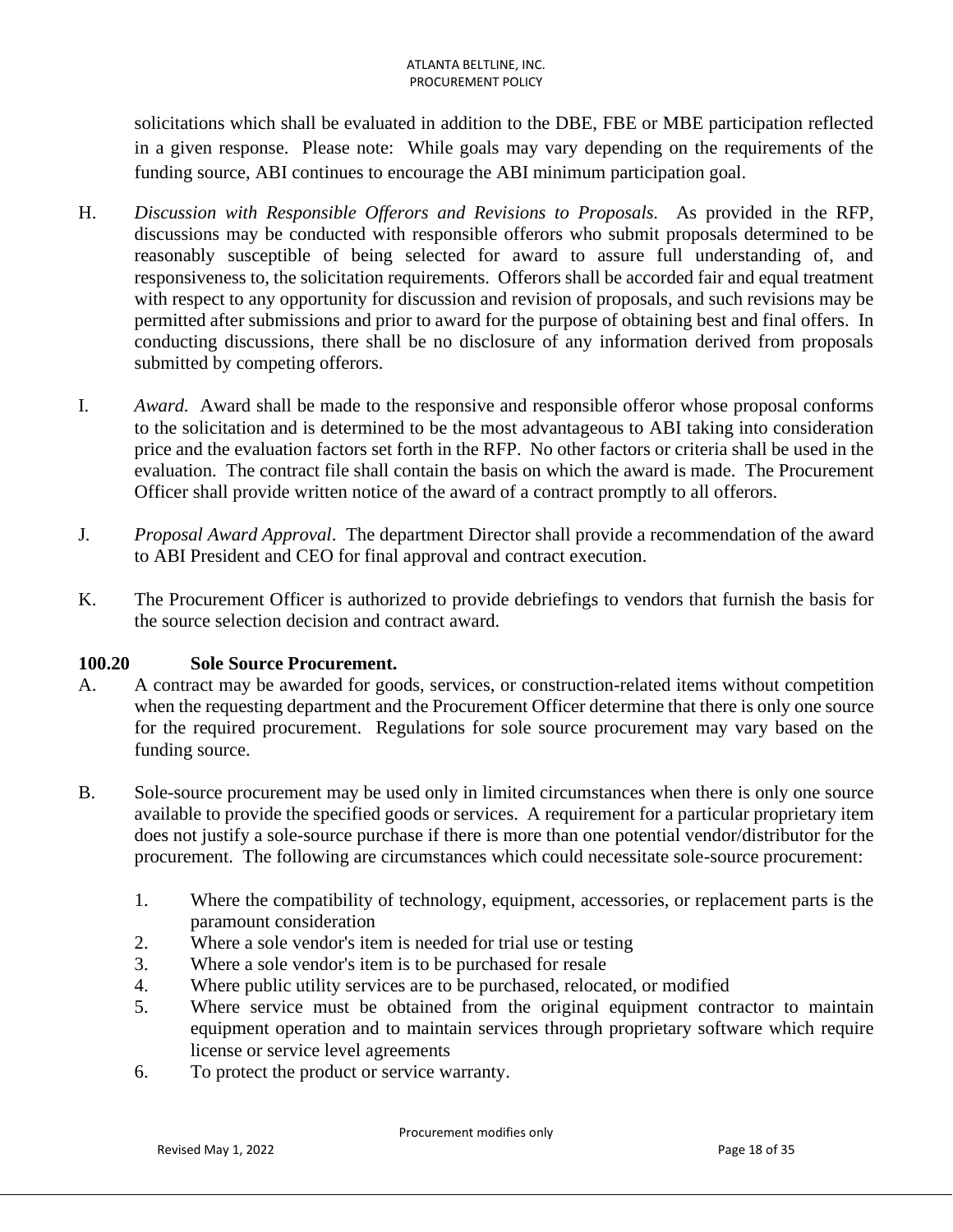The Procurement Officer will specify the application of sole source determinations and the duration of its effectiveness. In cases of reasonable doubt, competition shall be solicited. Any request by a department that a purchase be restricted to one potential contractor shall be accompanied by a written explanation, fair and reasonable pricing, acceptable terms and conditions signed by the department Director acknowledging that no other vendor will be suitable or acceptable to meet the need and approved by the President and CEO.

- C. The Procurement Officer shall conduct negotiations, as appropriate, as to price, delivery, and terms. A purchase order or contract shall be issued and ABI COO and/or President and CEO will approve the final contract terms when the General Counsel develops a contract.
- D. A record of sole-source purchases shall be maintained that lists:
	- 1. Each contractor's name
	- 2. The amount and type of each requisition or contract
	- 3. A listing of the goods or services purchased under each contract
	- 4. The purchase order or contract number
	- 5. Department requesting the sole-source purchase.

# **100.21 Emergency Procurement.**

- A. *Unforeseen Requirements:* In case of an immediate need which requires immediate purchase of goods or services, ABI President and CEO shall authorize the Procurement Officer to procure by Informal Procurement procedure, as herein mentioned in Section 100.16, at the lowest possible price, any goods or services regardless of the amount of the expenditure; provided, however, that the Chief Financial Officer shall certify that the account to be charged for said purchase has a sufficient unencumbered balance to pay for the purchase.
- B. A full report of the circumstances of such immediate purchase shall be filed by the Procurement Officer with a copy to the ABI President and CEO, COO, General Counsel and CFO.
- C. The Procurement Officer may make or authorize others to make emergency procurements when there exists a threat to public health, welfare, or safety under emergency conditions as defined in regulations; provided that such emergency procurements shall be made with such competition as is practicable under the circumstances. A written determination of the basis for the emergency and for the selection of the contractor shall be included on the purchase order or the contract.
- D. The Procurement Officer shall administer the procedure under which emergency procurements by department Directors may be made.

# **100.22 Limited Competition and Special Procurement.**

The Procurement Officer may initiate a limited competition or special procurement where it is determined that limited competition and/or a unique situation exists that makes the application of all formal or informal requirements of competitive sealed bidding or competitive sealed proposals contrary to the best interest of ABI. Any limited competition or special procurement under this section shall be made with such competition as is practicable under the circumstances without adhering to normal formal or informal procurement methods. A written determination of the basis for the limited competition or special procurement and for the selection of a particular contractor, consultant or vendor shall be presented by the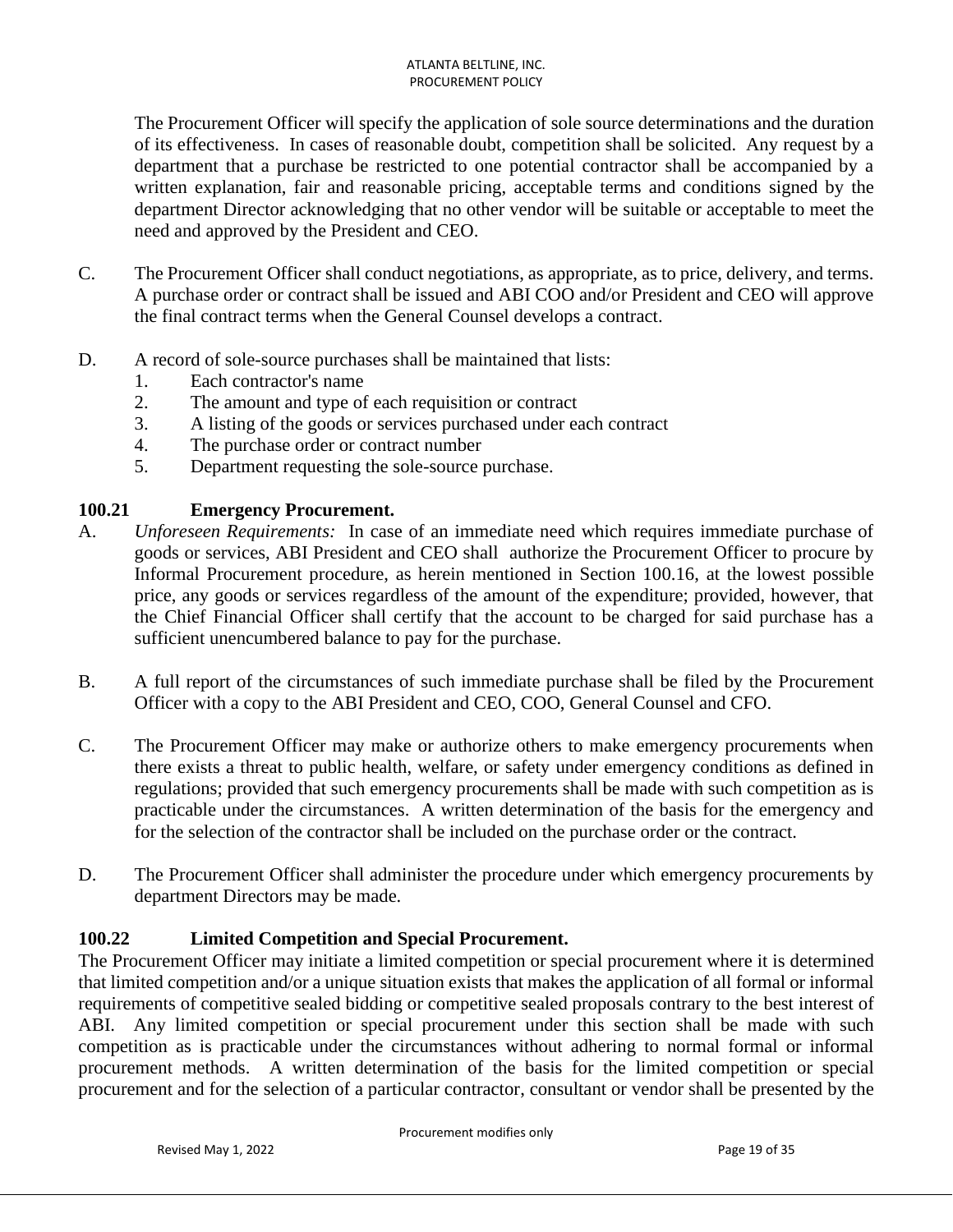Procurement Officer to the COO and ABI President and CEO for their approval. This section includes but is not limited to Performance(s), Artwork, Professional Artist(s), Fine Art and/or Cultural Art services, strategic consulting, acquisition or sale of Real Estate, and Surface Transportation Projects involving Public and Private Partnerships  $(P^3)$  where funding terms do not otherwise dictate the method and procedures for procurement. The Procurement Officer will periodically review exempt goods and services on the NIGP Commodity Code Exempt list utilized by the Georgia State Department of Administration Purchasing Division.

## **100.23 Architectural and Engineering Services.**

- A. *Policy.* It is the policy of ABI to release public notice of all requirements for Architectural and Engineering Services and to negotiate contracts for Architectural and Engineering Services based on demonstrated competence and qualification for the type of services required, and at fair and reasonable prices.
- B. In the procurement of Architectural and Engineering Services, the Procurement Officer or designated representative shall encourage firms to submit a statement of qualifications and performance data. The Procurement Officer or designated representative shall chair the Architect-Engineer Selection Committee for such contracts. The Selection Committee shall evaluate current statements of qualifications and performance data on file with ABI, together with those that may be submitted by other firms regarding the proposed contract. The Selection Committee shall conduct discussions with no less than three firms, when possible, regarding the contract and the relative utility of alternative methods of approach for furnishing the required services, and then shall select therefrom, in order of preference, based upon criteria established and published by the Selection Committee with the firms deemed to be the most highly qualified to provide the services required.
- C. *Negotiation.* The Procurement Officer in conjunction with the designated representative shall negotiate a contract with the highest qualified firm for Architectural and Engineering Services at compensation which the Procurement Officer and designated representative determine to be fair and reasonable to ABI. Should the Procurement Officer or designated representative be unable to negotiate a satisfactory contract with the firm considered to be the most qualified, negotiations with that firm shall be formally terminated. The Procurement Officer and the designated representative shall then undertake negotiations with the second most qualified firm. In the case where negotiations fail, the Procurement Officer and the designated representative shall then undertake negotiations with the third most qualified firm. Should the Procurement Officer and the designated representative be unable to negotiate a contract at a fair and reasonable price with any of the selected firms, the Procurement Officer and the designated representative shall select additional firms in order of their competence and qualifications, and the Procurement Officer and the designated representative shall continue negotiations in accordance with this Section until an agreement is reached. In the case of failure to successfully negotiate with a qualified firm or the responses to the procurement result in a lack of qualified firms, the Procurement Officer may recommend to the President and CEO that the procurement be cancelled. The scope of work shall be reviewed and modified, if necessary, to attract qualified firms and a new solicitation shall be issued.

## **100.24 Responsiveness and Responsibility of Bidders and Offerors.**

A. A written determination of non-responsibility or non-responsiveness of a bidder or offeror shall be made by the Procurement Officer. The unreasonable failure of a bidder to promptly supply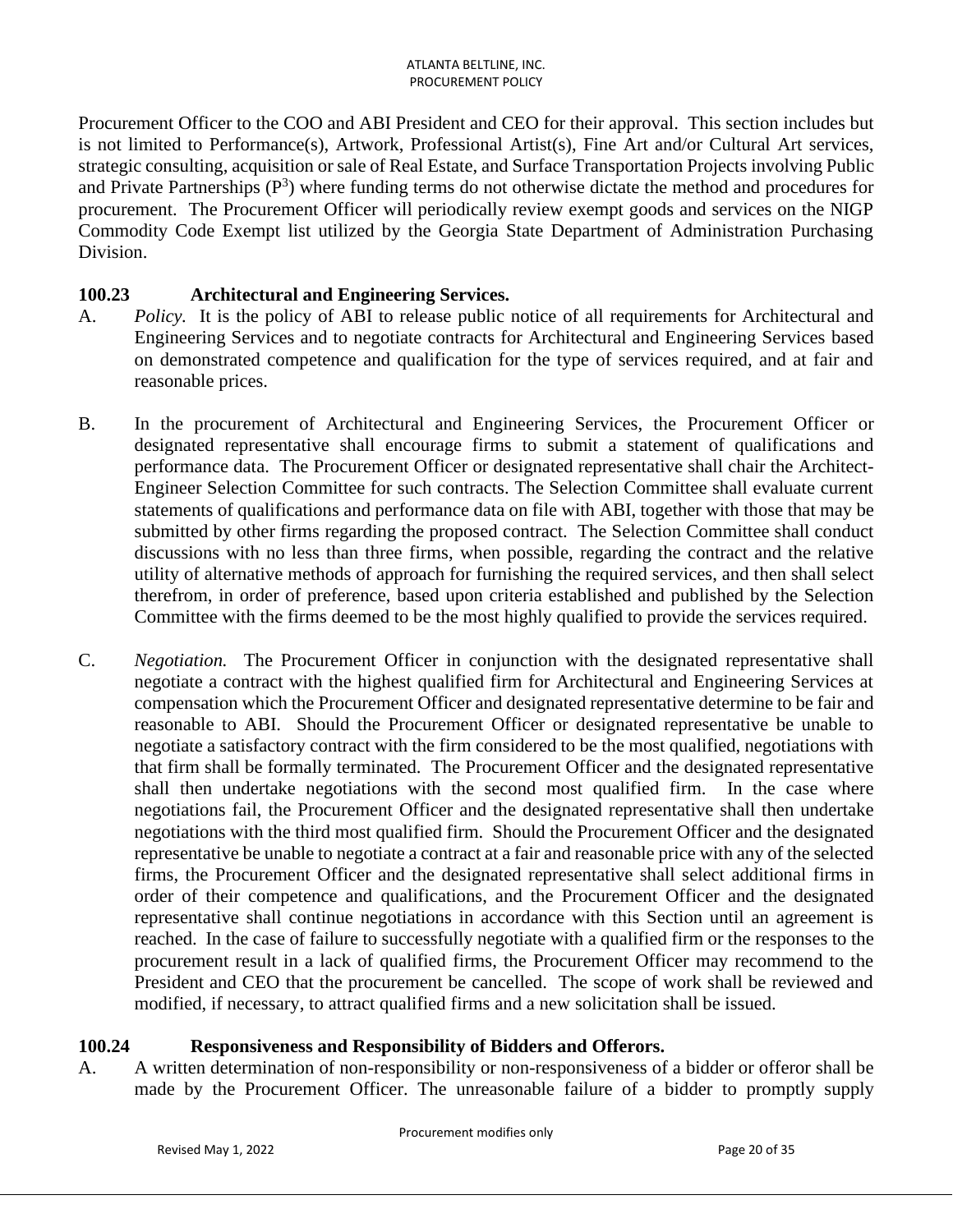information in connection with an inquiry with respect to responsiveness or responsibility may be grounds for disqualification from participating in the specific procurement.

- B. Confidential information furnished by a bidder or offeror shall not be disclosed outside of the Office of the Procurement Officer without prior written consent by the bidder or offeror except when applicable open records requirements mandate disclosure.
- C. Bidders and Offerors are required to submit bids or proposals no later than the due date and time and must respond to any inquiries within the specified time. Late submissions will not be accepted and will be considered as non-responsive.

# **100.25 Prequalification of Vendors.**

Prospective vendors may be prequalified for particular types of goods, services, and construction. The method of submitting prequalification information and the type of information shall be determined by the Procurement Officer and the designated representative. Prequalification of a vendor shall be valid for two years.

## **100.26 Substantiation of Offered Prices.**

The Procurement Officer may request information reasonably available to the bidder or offeror to substantiate that the price or cost offered, or some portion of it is reasonable if the price is not:

- A. Based on adequate price competition
- B. Based on established catalogue or market prices; or
- C. Set by law or regulation; and
- D. The price or cost exceeds an amount established in the regulations.

# **100.27 Types of Contracts.**

Any type of contract which will promote the best interests of ABI may be used. However, the use of a costplus-a-percentage-of-cost contract is prohibited. A cost-reimbursement contract may be used only when a determination is made in writing that such contract is likely to be less costly to ABI than any other type or that it is impracticable to obtain the goods, services, or construction required except under such a contract.

## **100.28 Cost Principles.**

The CFO shall establish cost principles to determine the allowability of incurred costs for the purpose of reimbursing costs under contract provisions.

## **100.29 Multi-Year Contracts.**

A. *Specified Period*. Unless otherwise provided by law, a contract for supplies or services may be entered into for any period of time, not exceeding five (5) years deemed to be in the best interest of ABI, provided the term of the contract and conditions of renewal or extension, if any, are included in the solicitation and funds are available for the first fiscal period at the time of contracting. An example would be an initial contract term of two (2) years with three (3) one-year renewals.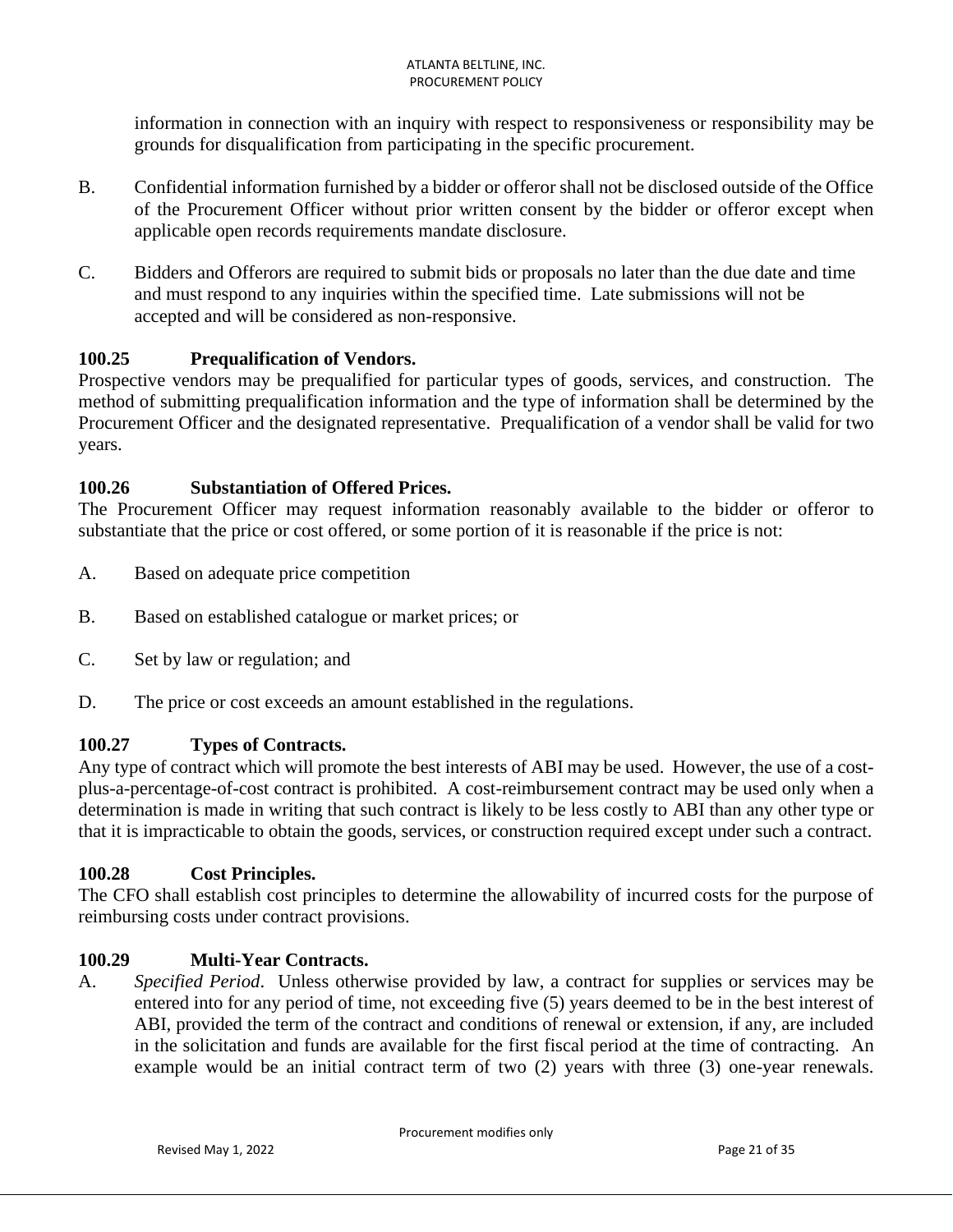Payment and performance obligations for succeeding renewals and fiscal periods shall be subject to the availability and appropriation of funds for each year of the term of the contract.

- B. *Use*. A multi-year contract is authorized where:
	- 1. Estimated requirements or scope of work covers the term of the contract and are reasonably firm and continuing; and
	- 2. Such a contract will serve the best interest of ABI by encouraging effective competition or otherwise promoting efficiency in ABI productivity.

C. *Cancellation Due to Unavailability of Funds in Succeeding Fiscal Periods:* When funds are not appropriated or otherwise made available to support continuation of performance in a subsequent fiscal period, the contract shall be cancelled and the contractor shall be reimbursed for the reasonable value of any non-recurring costs incurred but not amortized in the price of the supplies or services delivered under the contract. ABI shall provide no less than a thirty-day (30) notice to the contractor. The cost of cancellation may be paid from any appropriations available for such purposes.

### **100.30 Right to Audit Records and Inspection of Place of Business:**

- A. *Right to Audit Records:* Throughout the term of a contract, ABI reserves the right to audit cost or pricing data, audit the books and records of the contractor and any subcontractors.
- B. *Right to Inspect Place of Business.* ABI may, at reasonable times, inspect the place of business in whole or in part, of a contractor or any subcontractor which is related to the performance of any contract awarded or to be awarded by ABI.

#### **100.31 Determinations, Reports and Retention.**

- A. *Finality of Determinations.* The determinations required by the Competitive Sealed Bidding, Correction or Withdrawal of Bids, Cancellation of Awards, Competitive Sealed Proposals, Conditions for Use, Competitive Sealed Proposals, Award, Sole Source Procurement, Emergency Procurement, Special Procurement, Responsibility of Bidders and Offerors, Determination of Nonresponsibility, Determination of Non-Responsiveness, Substantiation of Offered Prices, Types of Contracts, Approval of Accounting System, Multi-Year Contracts, Use and Choice of Project Delivery Methods sections are final and conclusive unless they are clearly erroneous, arbitrary, capricious, or contrary to law.
- B. *Retention of Procurement Records.* All procurement records shall be retained and disposed of in accordance with records retention guidelines and schedules approved by ABI. All retained documents shall be made available to ABI or a designee upon request and proper receipt therefor.
- C. *Record of Procurement Actions Taken Under Sole Source Procurement, Emergency Procurement, and Special Procurement.*
	- 1. *Contents of Record*. The Procurement Officer shall maintain a record listing all contracts made under Sole Source Procurement, Emergency Procurement, or Special Procurement for a minimum of five years. A copy of the record shall be submitted upon request to ABI. Such record may also be available for public inspection. The record shall contain:
		- a. Each contractor's name
		- b. The amount and type of each contract; and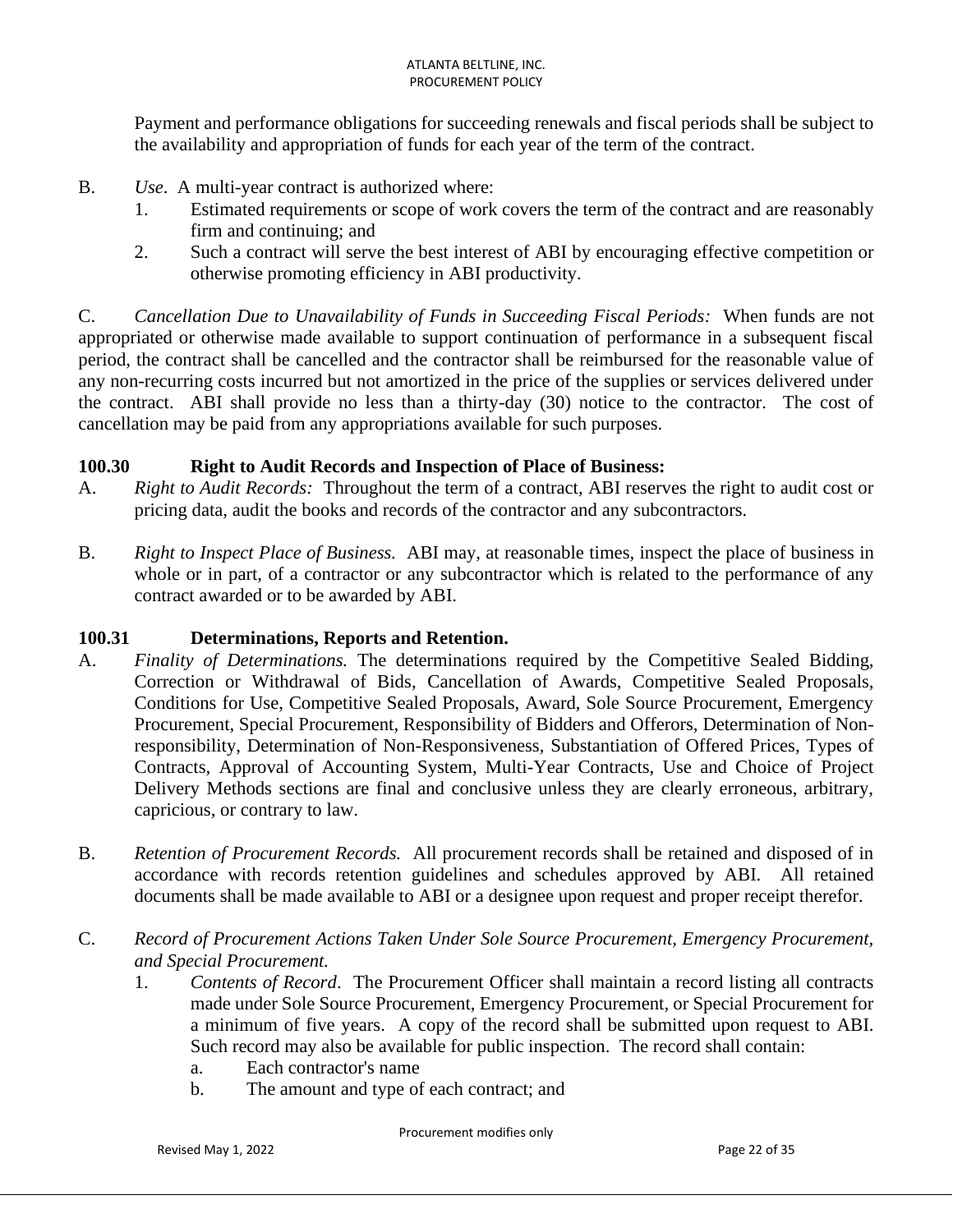- c. A listing of the supplies, services, or construction procured under each contract.
- 2. *Public Access to Records.* Procurement records shall be a public record to the extent provided in O.C.G.A 50-18-70.

### **100.32 Contract Administration.**

Project Managers are the primary administrators of the contract assigned to the project. The Procurement Officer may establish guidelines and conduct contract administration functions as deemed necessary to effectively management the procurement function. Among the responsibilities and functions that the Procurement Officer may provide guidance and oversight of are:

- A. Debriefing of Bidders
- B. Start-Up or Post-Award Conferences with the Successful Vendor
- C. Monitoring of Contract Compliance and Progress
- D. Preparation of the Notice to Cure
- E. Debarment or Suspension of Contractors/Vendors due to poor performance and/or nonperformance.

### **100.33 Reporting of Anticompetitive Practices.**

When at any time collusion or other anticompetitive practices are suspected among any bidders or offerors, the Procurement Officer or designated representative shall document a notice of the relevant facts. The Procurement Officer's recommendation to debar or suspend the bidder/offeror shall be reviewed by the COO and the General Counsel. The final determination and notice to debar or suspend the bidder/offeror shall be issued by the President and CEO.

#### **100.34 Specification Preparation.**

- A. *Procedures for Specification Preparation:* The requesting department staff shall develop specifications. The Procurement Officer will assist in researching specification examples and ABI staff may seek expert advice or assistance in the development of specifications for unfamiliar procurement needs.
- B. *Duties of the Procurement Officer:* The Procurement Officer shall monitor the use of specifications for goods, services, and construction required by ABI to ensure specifications are up-to-date and not proprietary of a specific brand or vendor.
- C. *Maximum Practicable Competition.* All specifications shall seek to promote overall economy for the purposes intended and encourage competition in satisfying ABI's needs and shall not be unduly restrictive.
- D. *Specifications Prepared by Other Than ABI Personnel.* The provisions of this article regarding the purposes and non-restrictiveness of specifications shall apply to all specifications prepared other than by ABI personnel, including, but not limited to, those prepared by architects, engineers, and designers.

#### **100.35 Procurement of Design and Construction Services Definitions.**

*Architectural and Engineering Services* means:

1. Professional services of an architectural, landscape architecture, planning or engineering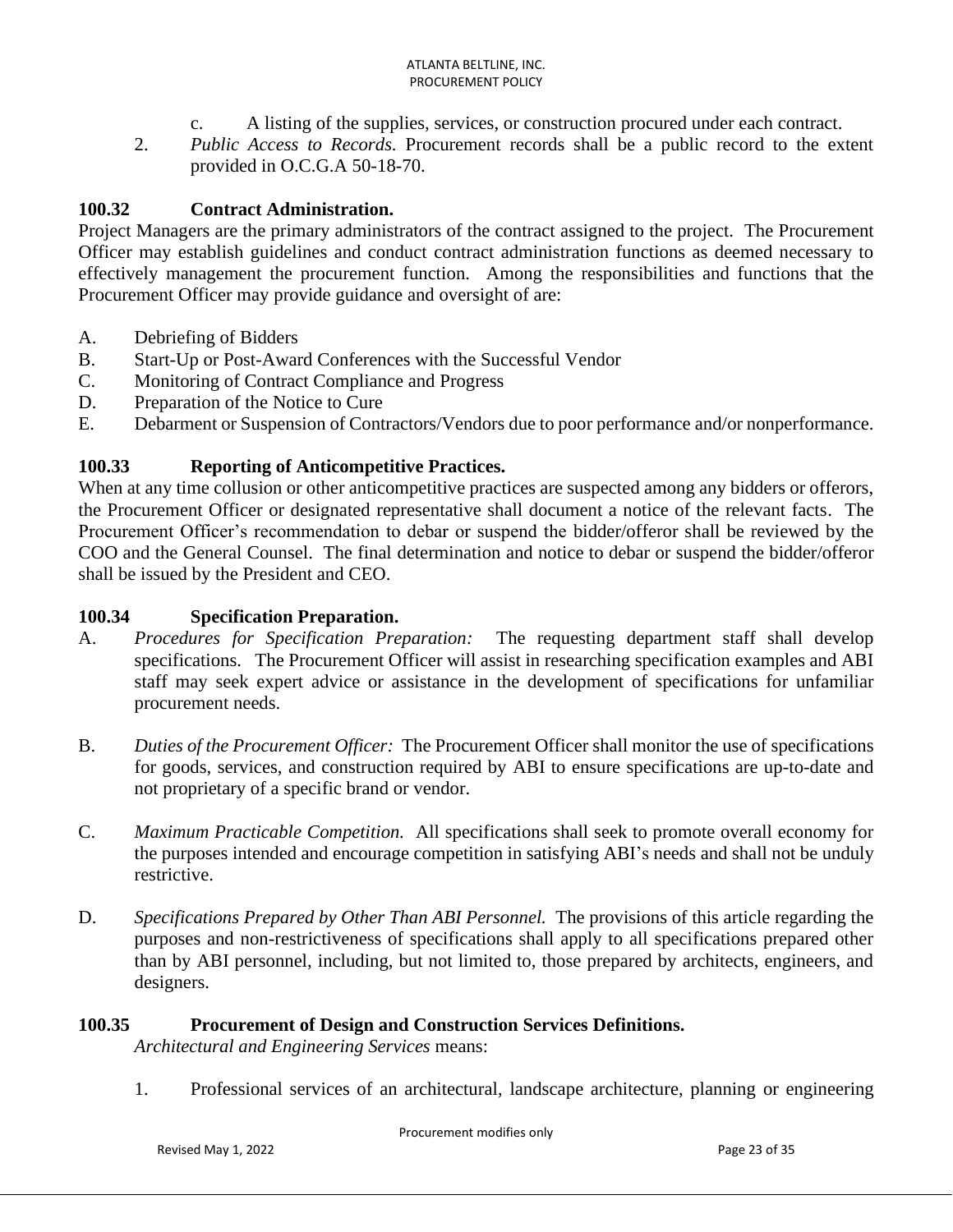nature, as defined by State or Federal law, if applicable, which are required to be performed or approved by a person licensed, registered, or certified to provide such services as described in this Subsection

- 2. Professional services of an architectural, landscape architecture, planning or engineering nature performed by contract that are associated with research, planning, development, design, construction, alteration, or repair of real property; and
- 3. Such other professional services of an architectural, landscape architecture, planning or engineering nature, or incidental services, which members of the architectural, landscape architecture, planning and engineering professions (and individuals in their employ) may logically or justifiably perform, including: studies, investigations, surveying, mapping, tests, evaluations, consultations, comprehensive planning, program management, conceptual designs, plans and specifications, value engineering, construction phase services, soils engineering, drawing reviews, preparation of operating and maintenance manuals, and other related services.

*Design-bid-build* is the traditional delivery method for construction projects where design and construction are sequential and contracted for separately with two contracts.

*Design-build* is a project for which the design and construction services are provided to ABI under one contract.

*Design-build-finance-operate-maintain* is a project delivery method in which ABI enters into a single contract for design, construction, finance, maintenance, and operation of a facility over a contractually defined period.

*Design-build-operate-maintain* is a project delivery method in which ABI enters into a single contract for design, construction, maintenance, and operation of a facility over a contractually defined period.

*Design requirements* are the written description of the facility or service procured under this Article, including:

- 1. Required features, functions, characteristics, qualities, and properties that are required by ABI
- 2. The anticipated schedule, including start, duration, and completion; and
- 3. Estimated budgets (as applicable to the specific procurement) for design, construction, operation, and maintenance.
- 4. The design requirements may, but need not, include drawings, plans, studies, specifications, reports, and other documents illustrating the scale and relationship of the features, functions, and characteristics of the project.

*Independent Peer Reviewer Services* are additional architectural, landscape architecture, planning and engineering services provided to ABI in design-build-operate-maintain or design-build-financeoperate-maintain procurements. The function of the independent peer reviewer is to confirm that the key elements of the professional engineering and architectural design provided by the contractor are in conformance with the applicable standard of care.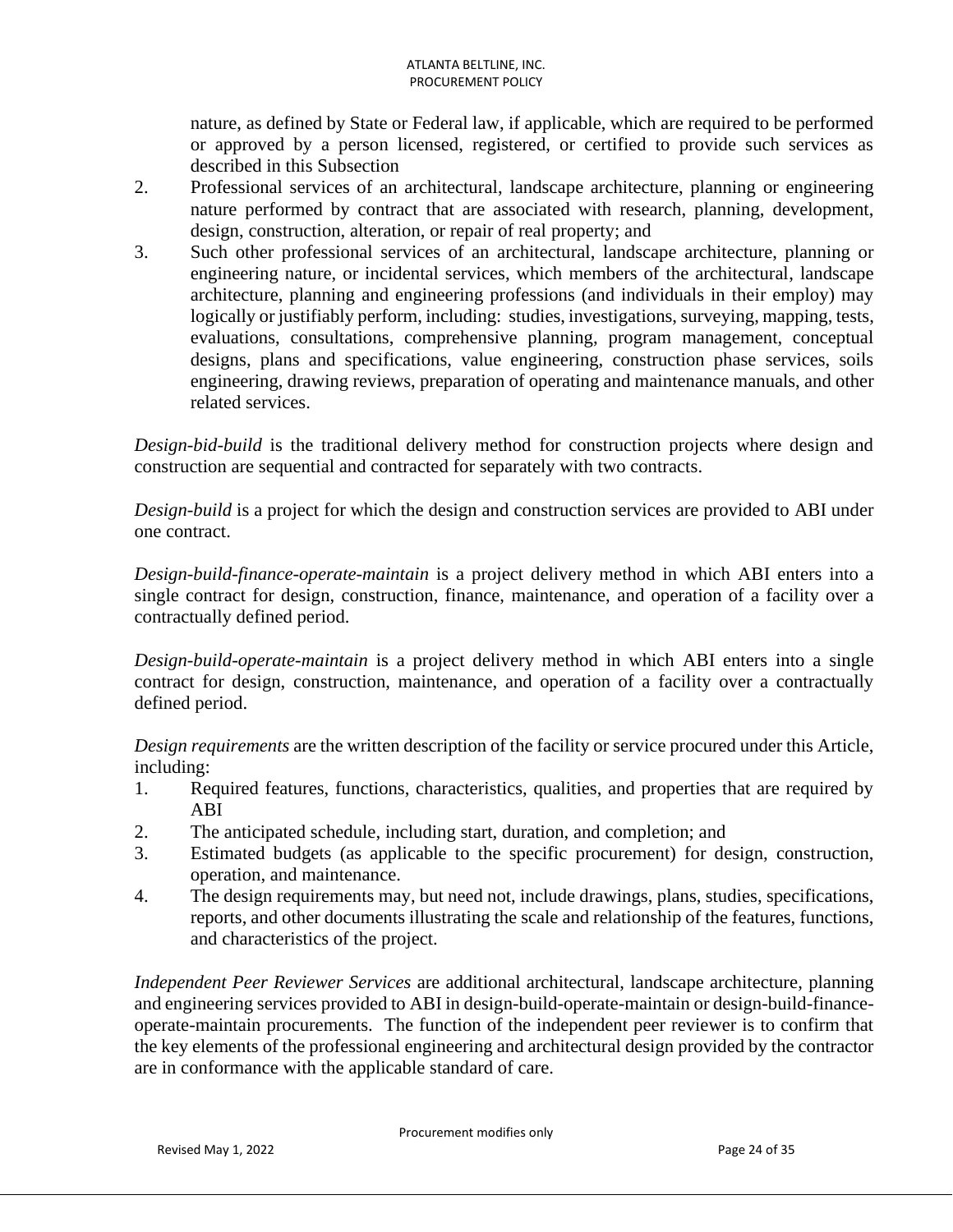*Operations and Maintenance: A* project delivery method whereby the Department enters a single contract for the routine operation, routine repair, and routine maintenance of a facility.

*Proposal development documents:* Drawings and other design related documents that are sufficient to fix and describe the size and character of a facility as to environmental, architectural, structural, mechanical, and electrical systems, materials, and such other elements as may be appropriate to the applicable project delivery method.

## **100.36 Project Delivery Methods.**

- A. The following project delivery methods are authorized for procurements relating to facilities and services within the contracting authority of ABI:
	- 1. Design-bid-build (including construction management at-risk)
	- 2. Operations and maintenance
	- 3. Design-build
	- 4. Design-build-operate-maintain; and
	- 5. Design-build-finance-operate-maintain.
- B. Participation in a report or study that is subsequently used in the preparation of design requirements for a project shall not disqualify a firm from participating as a member of a proposing team in a design-build, design-build-operate-maintain, or design-build-finance-operate-maintain procurement unless such participation would provide the firm with a substantial competitive advantage, and the procurement for services does not specifically exclude participation in the project.

## **100.37 Source Selection Methods Assigned to Project Delivery Methods.**

This section specifies the source selection methods applicable to procurements for the project delivery methods identified in Section 100.36, except as provided in Sections 100.16 Informal Procurement; 100.20 Sole Source Procurement; 100.21 Emergency Procurement; and 100.22 Limited Competition and Special Procurement.

- A. *Design-bid-build.*
	- 1. The Request for Statement of Qualifications (RFQ) process shall be used to procure architectural and engineering services for design-bid-build projects.
	- 2. Competitive sealed bidding shall be used to procure construction for design-bid-build projects, unless the Procurement Officer determines in writing that the use of competitive sealed proposals is in the best interest of ABI, or the President and CEO provides documentation of another approach or option within the law of the funding source(s).
- B. Contracts for operations and maintenance shall be procured under ITB, Multi-Step Bids, or RFP procedures.
- C. Contracts for design-build shall be procured by competitive sealed proposals except that the regulations may describe the circumstances under which particular design-build procurements will not require the submission of proposal development documents as required herein.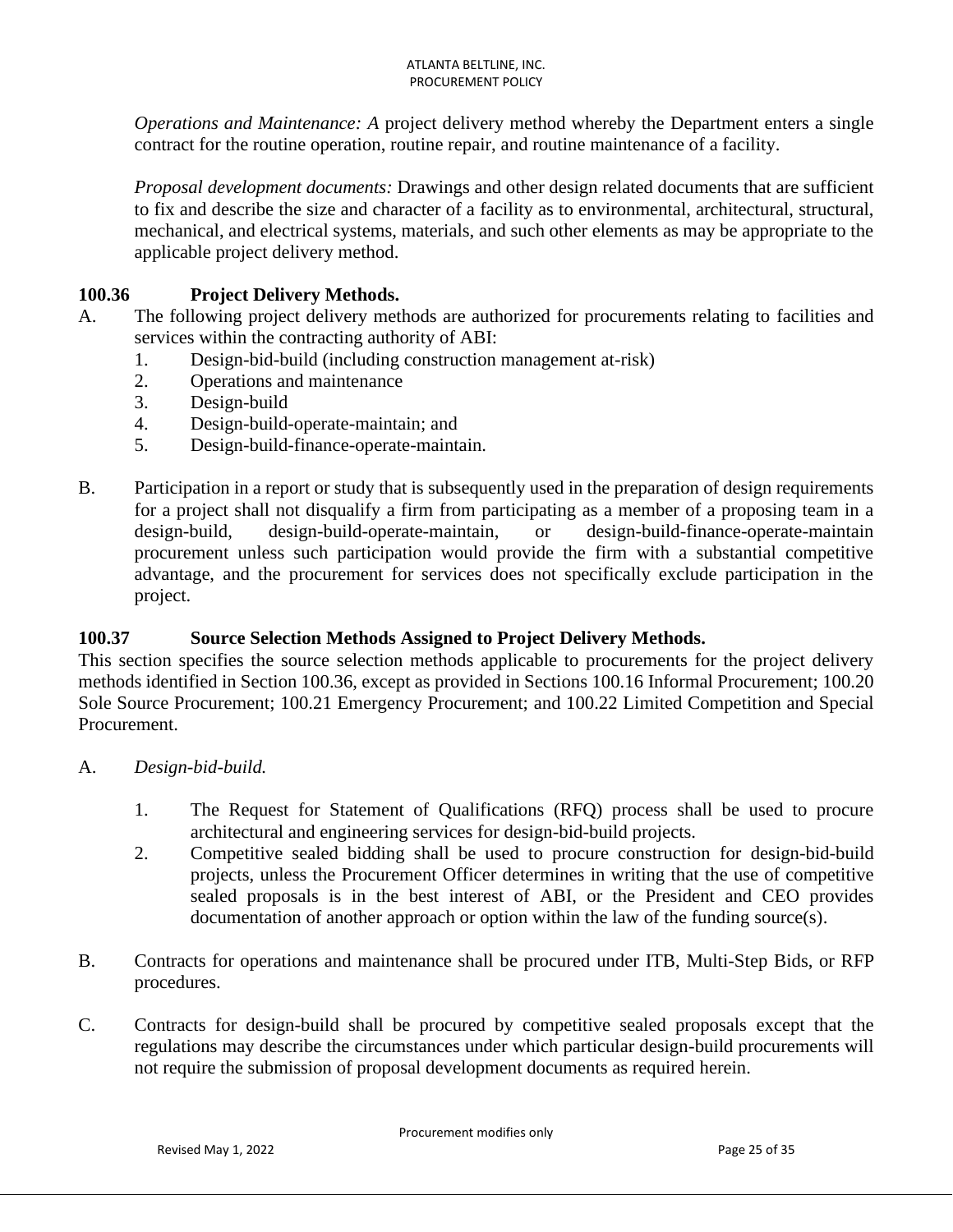- D. Contracts for design-build-operate-maintain shall be procured by competitive sealed proposals.
- E. Contracts for design-build-finance-operate-maintain shall be procured by competitive sealed proposals.

### **100.38 Additional Procedures Applicable to Procurement of Certain Project Delivery Methods.**

- A. In addition to the requirements of Competitive Sealed Proposals, the procedures in this section shall apply to procurements for design-build, design-build-operate-maintain and design-build-financeoperate-maintain.
- B. Each RFP for design-build, design-build-operate-maintain, or design-build-finance-operatemaintain:
	- 1. Shall include design requirements
	- 2. Shall solicit proposal development documents; and
	- 3. May, when the COO and/or President and CEO determines that the costs of preparing proposals is a deterrent in view of the size, estimated price, and complexity of the procurement:
		- a. Prequalify offerors by issuing RFQ in advance of the RFP; and
		- b. Select a short list of responsible offerors prior to discussions provided that proposals are to be short-listed is stated in the RFP and prompt notice is given to all offerors as to which proposals have been short-listed.
- C. Evaluation Factors: Each Request for Proposals for design-build, design-build-operate-maintain, or design-build-finance-operate-maintain:
	- 1. Shall state the relative importance of
		- a. Demonstrated compliance with the design requirements
		- b. Offeror qualifications
		- c. Financial capacity
		- d. Project schedule
		- e. Price (or life-cycle price for design-build-operate-maintain and design-buildfinance-operate-maintain procurements); and
		- f. other factors, if any; and
	- 2. May require each offeror, when the contract price is estimated to exceed \$5,000,000 or when the contract period of operations and maintenance is five (5) years or longer, to identify an Independent Peer Reviewer whose competence and qualifications to provide such services shall be an additional evaluation factor in the award of the contract.
- D. Procurement of Materials and Equipment under Competitively Bid Construction Projects.
	- 1. The Procurement Officer shall have the authority, with respect to ABI construction projects which have been competitively bid, to procure materials and equipment solely upon the recommendation of the construction manager or of the contractor or subcontractor by whom the materials or equipment are to be used.

### **100.39 Other Requirements for Construction Contracting.**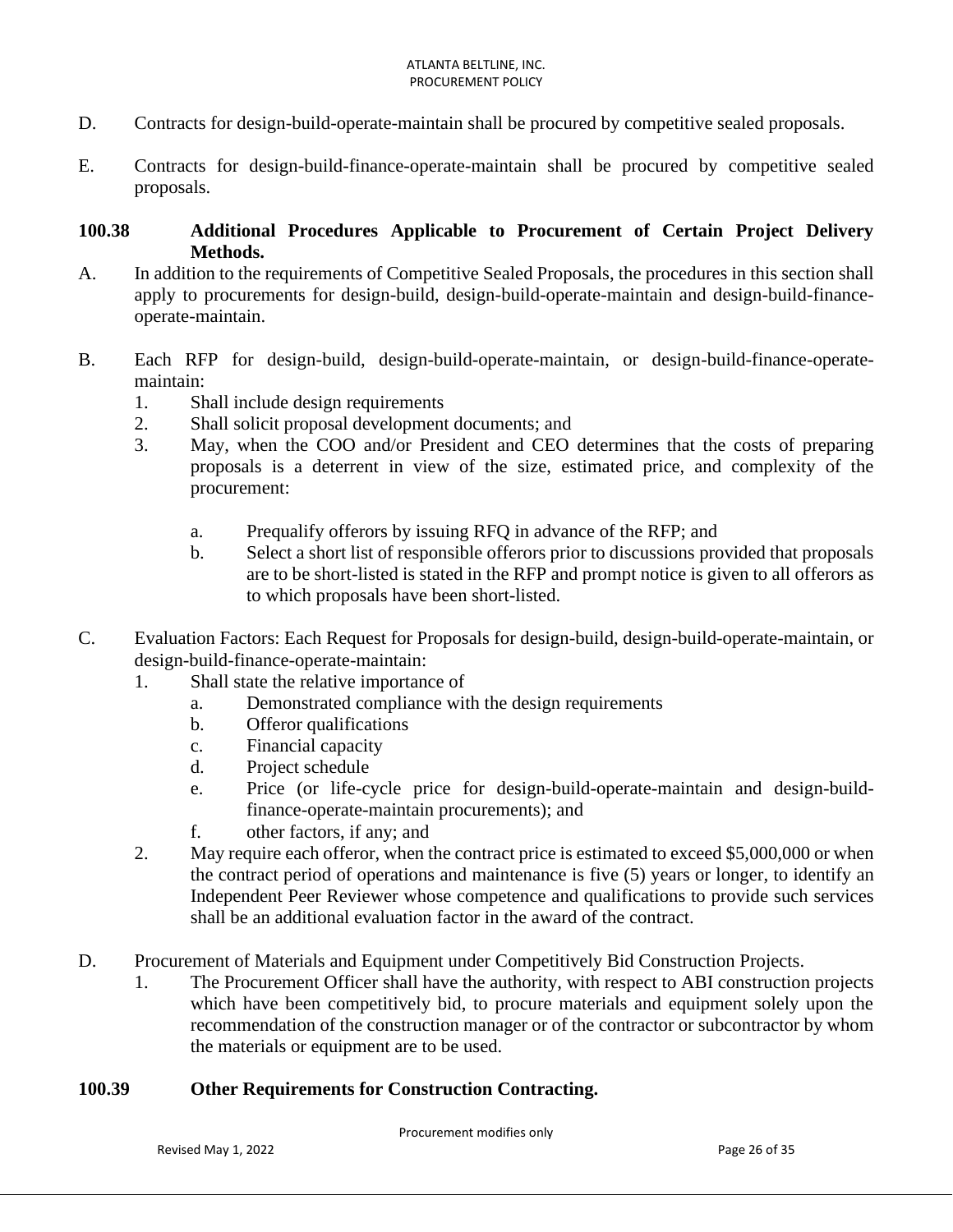The term "responsible bidder" shall be further restricted to include, except as to federal or state projects if prohibited as a condition of funding, only those bidders who certify by signed statement that:

- A. They have not been barred from bidding on any federal or state projects within the last year
- B. They have not had any City of Atlanta, Invest Atlanta or Fulton County issued business, trade or contracting license suspended or revoked within the last year
- C. They have and enforce a drug-testing policy for all employees in the field
- D. All employees will be licensed with the appropriate licensing authority
- E. Prevailing wages will be paid to all employees when applicable
- F. All employees and employee supervisors will be OSHA-certified in compliance with then-current OSHA safety requirements prior to working on the project
- G. Will comply with all applicable laws, policies, rules, and regulations governing the conduct of business with ABI and the State of Georgia.
- H. The contractor is in compliance with S.A.F.E. and E-Verify requirements.

## **100.40 Bonds, Insurance, Guarantees.**

- A. *Bid Security.*
	- 1. Bid security is required for all competitive sealed bidding and competitive proposals for construction contracts which applies to project delivery methods when the price is estimated by the Department to exceed \$1,000,000. Bid security shall be a bond provided by a surety company authorized to do business in this state, or the equivalent in cash, or otherwise supplied in a form satisfactory to ABI. Nothing herein prevents the requirement of such bonds on such contracts under \$1,000,000 when the circumstances warrant.
	- 2. Bid security shall be equal to at least 5% of the bid amount.
	- 3. When the Invitation for Bids require security, the bid shall be rejected if security requirements are not met.
	- 4. After bids are opened, they shall be irrevocable for the period specified in the Invitation for Bids. If a bidder is permitted to withdraw its bid (or proposal) before award, or is excluded from the competition before award, no action shall be had against the bidder or the bid security.
	- 5. Bid deposits shall be stated in the public notice inviting bids. Unsuccessful bidders shall be entitled to return of surety or deposit. A successful bidder shall forfeit any surety if the bidder fails to enter a contract within ten days after receipt of the ABI contract for bidder signature.

#### B. *Contract Performance and Payment Bonds.*

1. When a construction, design-build, design-build-operate-maintain, or design-build-financeoperate-maintain contract is awarded in excess of \$100,000, the following bonds or security shall be delivered to ABI and shall become binding on the parties upon the execution of the contract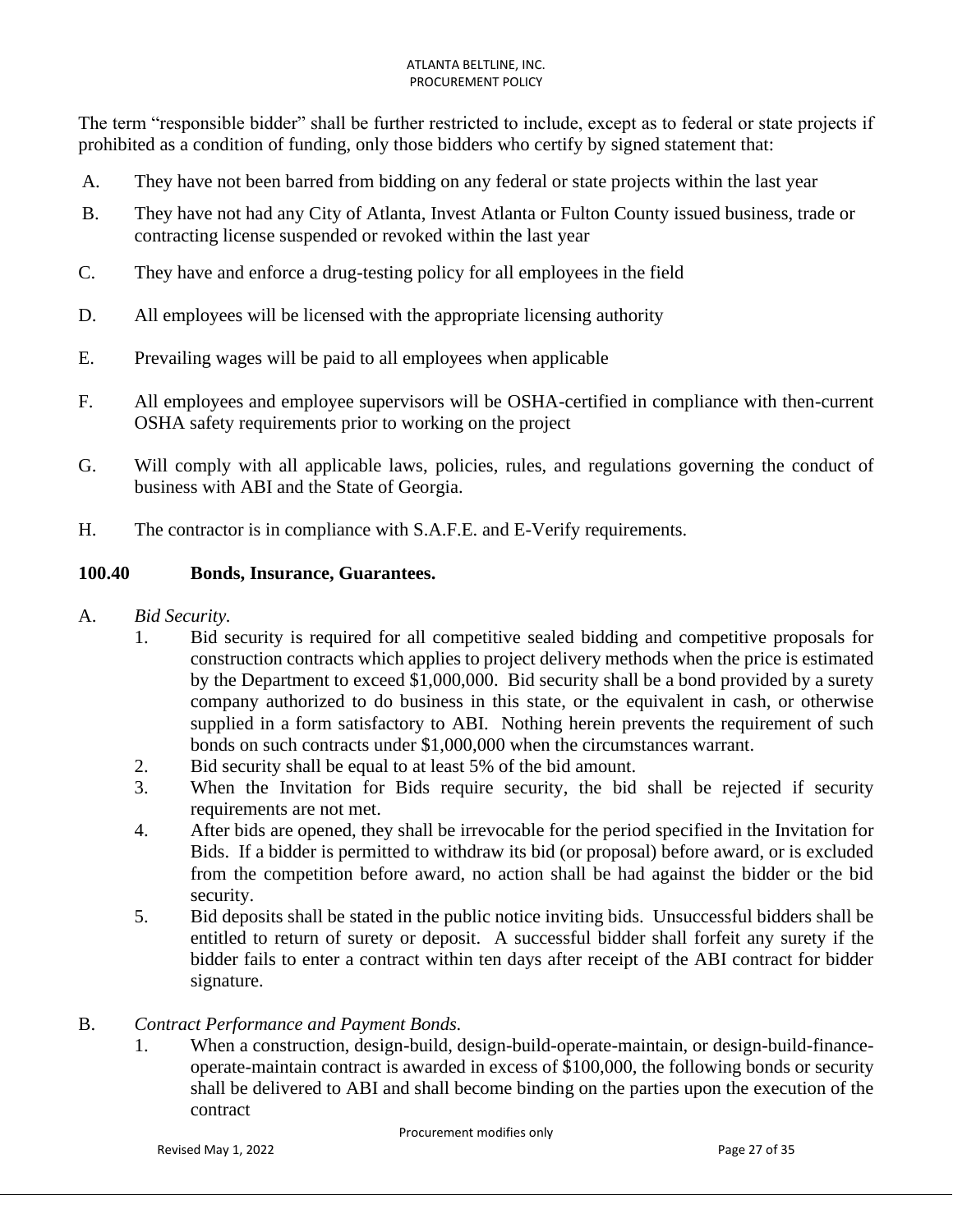- 2. A performance bond satisfactory to ABI, executed by a surety company authorized to do business in this state or otherwise secured in a manner satisfactory to ABI, in an amount equal to 100% of the portion of the contract price that does not include the cost of operation, maintenance, and finance; and
- 3. A payment bond satisfactory to ABI, executed by a surety company authorized to do business in this state or otherwise secured in a manner satisfactory to ABI, for the protection of all persons supplying labor and material to the contractor or its subcontractors for the performance of the construction work provided for in the contract. The bond shall be in an amount equal to 100% of the portion of the contract price that does not include the cost of operation, maintenance, and finance.
- C. *Reduction of Bond Amounts.* The General Counsel may reduce the amount of performance and payment bonds to 50% of the normal amounts established herein upon a written determination of the need to do such. Reduction of a performance or payment bond amount below the threshold shall be authorized and approved in writing by the President and CEO.
- D. *Authority to Require Additional Bonds.* Nothing in this Section shall be construed to limit the authority of ABI to require a performance bond or other security in addition to such bonds, or in circumstances other than specified herein.
- E. *Form of Bonds.* The General Counsel may specify the form of bonds (such as AIA bond format) and require that all bonds be in such format. Additionally, the General Counsel may establish a procedure for the acceptability of bonds that do not comply with the specified format.

# **100.41 Other Forms of Security.**

The Procurement Officer may require RFPs to include one or more of the following forms of security to assure the timely, faithful, and uninterrupted provision of operations and maintenance services procured separately, or as one element of design-build-operate-maintain or design-build-finance-operate-maintain services:

- A. Operations period surety bonds that secure the performance of the contractor's operations and maintenance obligations under the project delivery methods set forth herein.
- B. Appropriate written guarantees from the contractor (or depending upon the circumstances, from parent corporations) to secure the recovery of re-procurement costs to ABI in the event of a default in performance by the contractor.

## **100.42 Construction Contract Clauses and Their Administration.**

- A. ABI construction contracts (includes project delivery contracts) shall contain clauses providing for adjustments in prices, time of performance, or other contract provisions, as appropriate, and covering the following subjects:
	- 1. The unilateral right of ABI to order in writing:
		- a. Changes in the work within the scope of the contract; and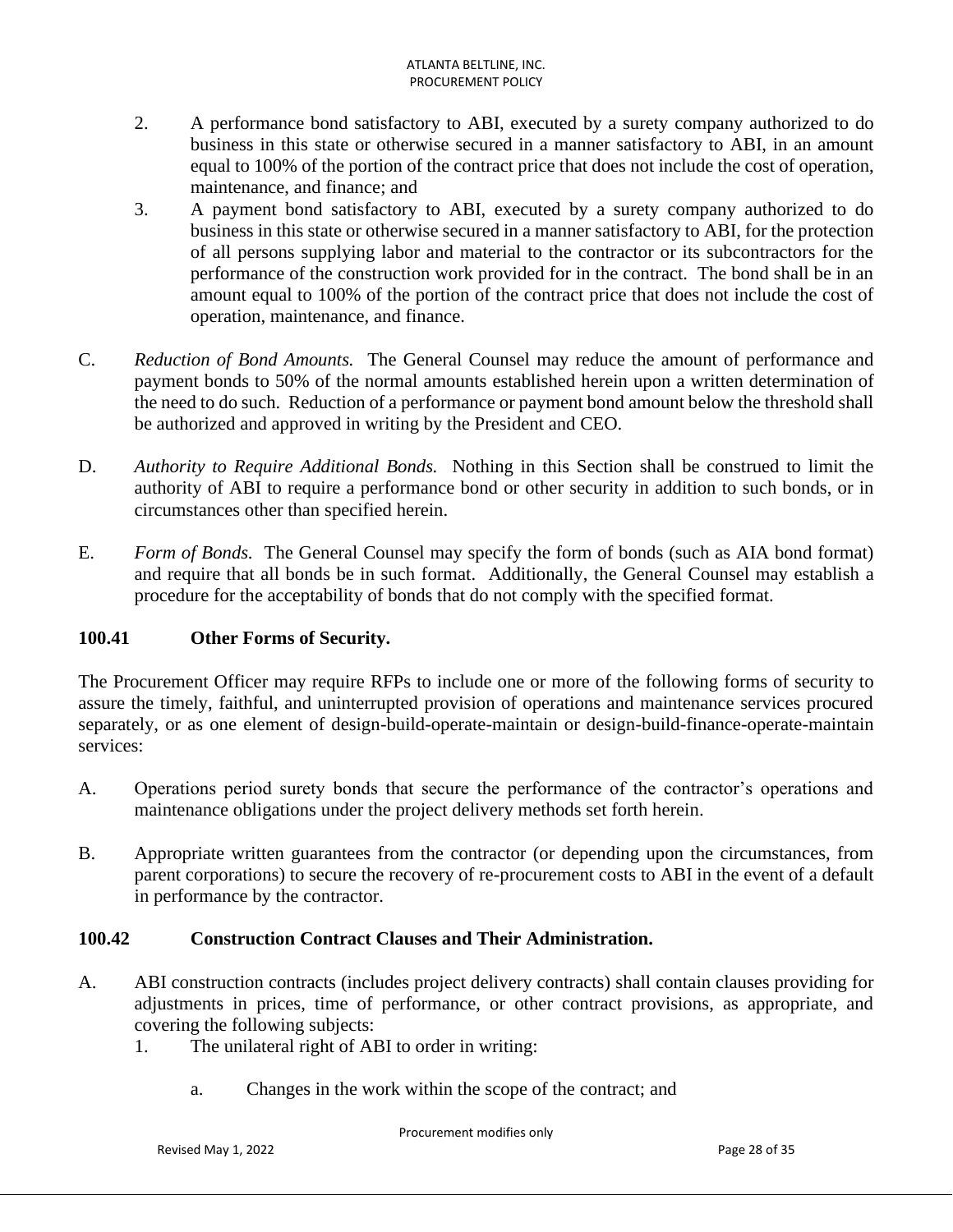- b. Changes in the time of performance of the contract that do not alter the scope of the contracted work.
- 2. Variations occurring between estimated quantities of work in a contract and actual quantities.
- 3. Suspension of work ordered by ABI. The ABI Project Manager after consultation with the Procurement Officer may issue a written suspension notice to resolve issues such as safety concerns or poor workmanship. If the suspension is necessary to cure a contractor's default, the contractor is not entitled to damages and remains obligated to complete the project on time. The contractor may be entitled to compensation for damages if the suspension is the fault of ABI or the A/E.
- 4. Site conditions differing from those indicated in the contract, or ordinarily encountered, except that differing site conditions clauses recommended by the ABI Project Manager need not be included in a contract when the:
	- a. Contract is negotiated
	- b. Contractor provides the site or design; or
	- c. Parties have otherwise agreed with respect to the risks of differing site conditions.
- B. *Price Adjustments.* Adjustments in price pursuant to changes shall be computed in one or more of the following ways:
	- 1. by agreement on a fixed price adjustment before commencement of the pertinent performance or as soon thereafter as practicable
	- 2. by unit prices specified in the contract or subsequently agreed upon
	- 3. by the costs attributable to the events or situations under such clauses with adjustment of profit or fee, all as specified in the contract or subsequently agreed upon
	- 4. in such other manner as the contracting parties may mutually agree; or
	- 5. in the absence of agreement by the parties, by a unilateral determination by ABI of the costs attributable to the events or situations under such clauses with adjustment of profit or fee, all as computed by ABI in accordance with the provisions of Legal and Contractual Remedies.
- C. *Additional Contract Clauses.* Construction contracts shall have clauses providing for appropriate remedies and covering the following subjects:
	- 1. Liquidated damages as appropriate
	- 2. Specified excuses for delay or nonperformance
	- 3. Termination of the contract for default; and
	- 4. Termination of the contract in whole or in part for the convenience of ABI. Termination for convenience is a controlled contract breach that is specific to government-funded contracts. Termination for convenience may occur if the requirement is no longer needed or funding is no longer available. In any event, the contractor is entitled to compensation for all work completed prior to termination, including purchased materials, and may be entitled to additional damages resulting from the termination.
	- 5. Although either party shall have the right to terminate the contract upon thirty (30) days' written notice, with or without cause, ABI reserves the right to terminate the contract with thirty (30) days' notice if the Bidder elects to change any of its key personnel, partner(s), or subcontractor(s) without the express written consent of ABI.
- D. *Modifications of Required Clauses.* The President and CEO may vary the clauses under subsections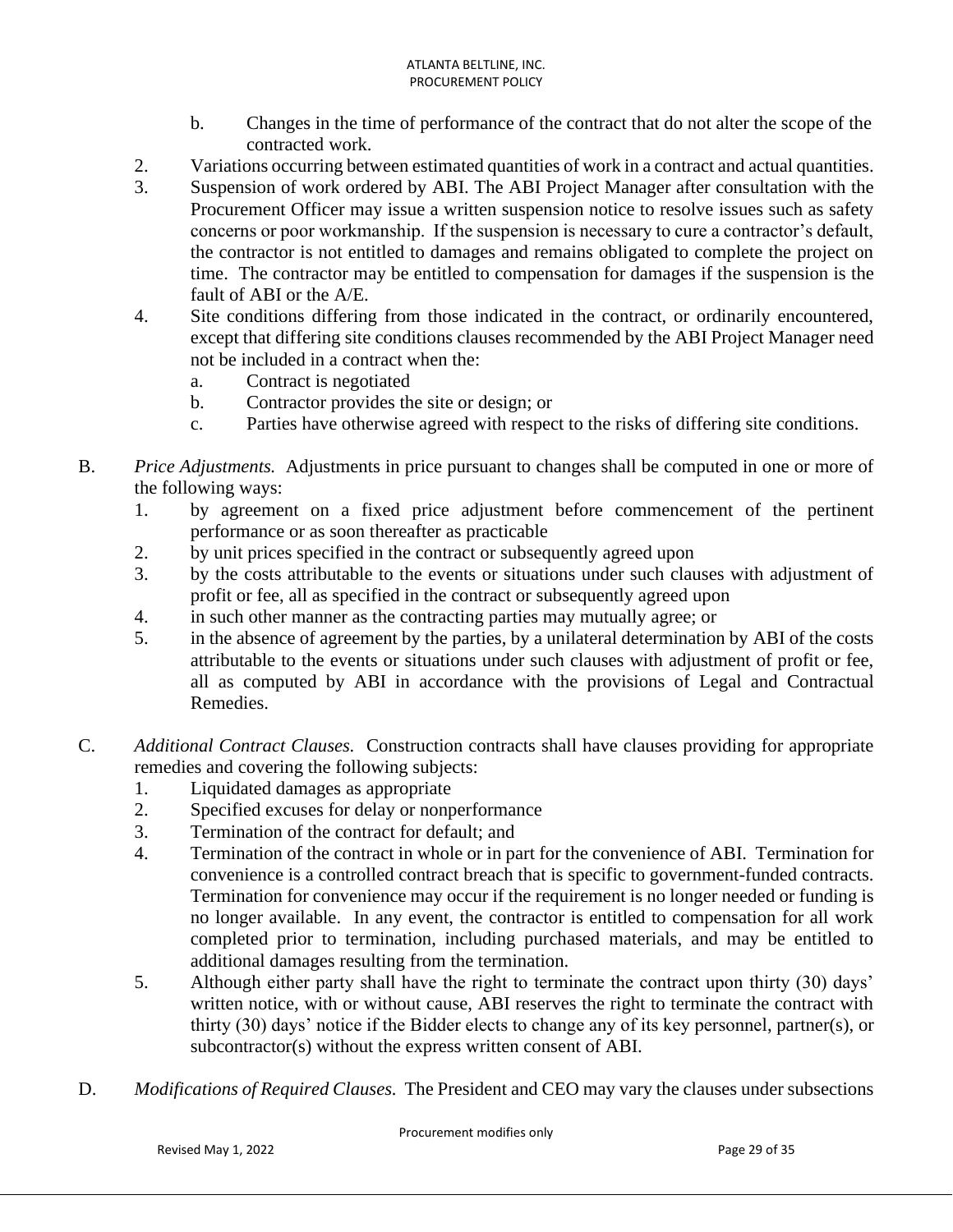A. and C., included in any ABI construction contract if notice of any such material variation is stated in the ITB or RFP. Any recommended changes of the Procurement Officer shall be reviewed and approved by the COO prior to submission for approval of the President and CEO.

E. *Fiscal Responsibility.* Every contract modification, change order, or contract price adjustment under a construction contract with ABI shall be subject to prior written certification by the CFO or other official designee responsible for monitoring and reporting upon the status of the costs of the total project budget or contract budget, as to the effect of the contract modification, change order, or adjustment in contract price on the total project budget or the total contract budget. In the event that the CFO or other responsible official designee discloses a resulting increase in the total project budget and/or the total contract budget, ABI shall not execute or make such contract modification, change order, or adjustment in contract price unless sufficient funds are available, or the scope of the project or contract is adjusted so as to permit the degree of completion that is feasible within the total project budget and/or total contract budget as it existed prior to the contract modification, change order, or adjustment in contract price under consideration;

## **100.43 Legal and Contractual Remedies.**

- A. *Right to Protest:* Any bidder, offeror, or contractor who is aggrieved in connection with the solicitation or award of a contract may protest to the Procurement Officer. The protest shall be submitted in writing within five (5) business days after such aggrieved person has been notified of a contract award.
- B. *Authority to resolve Protests:* The Procurement Officer shall have the authority to settle and resolve a protest of an aggrieved bidder, offeror, or contractor, actual or prospective, concerning the solicitation or award of a contract.
- C. *Decision:* If the protest is not resolved by mutual agreement, the Procurement Officer shall promptly issue a decision in writing to the protestant with a copy to the COO. The decision shall:
	- 1. List the name of the party or entity involved
	- 2. State the facts surrounding the protest
	- 3. State the basis for the action taken by the Procurement Officer
	- 4. Summarize the recommendation included in the decision and provide a copy of the decision immediately to the protestant and any other party intervening
	- 5. Inform the protestant of their right to appeal the decision issued by the Procurement Officer, the General Counsel will inform the protestant of the right to appeal to the President and CEO.
- D. *Appeal of Protest:* If a protestant shall appeal the decision issued by the Procurement Officer, the General Counsel shall review the protest and the decision to determine the final and conclusive outcome, including further attempts to resolve the protest:
	- 1. Once a final decision on the appeal has been made, a copy of the opinion from the appeal shall be provided immediately to the protestant and any other party intervening.
	- 2. The General Counsel shall advise and obtain approval from the President and CEO of the final determination before it is issued.
	- 3. The decision of the President and CEO is final and concludes the protest.
	- 4. The General Counsel may recommend a form of alternative dispute resolution if the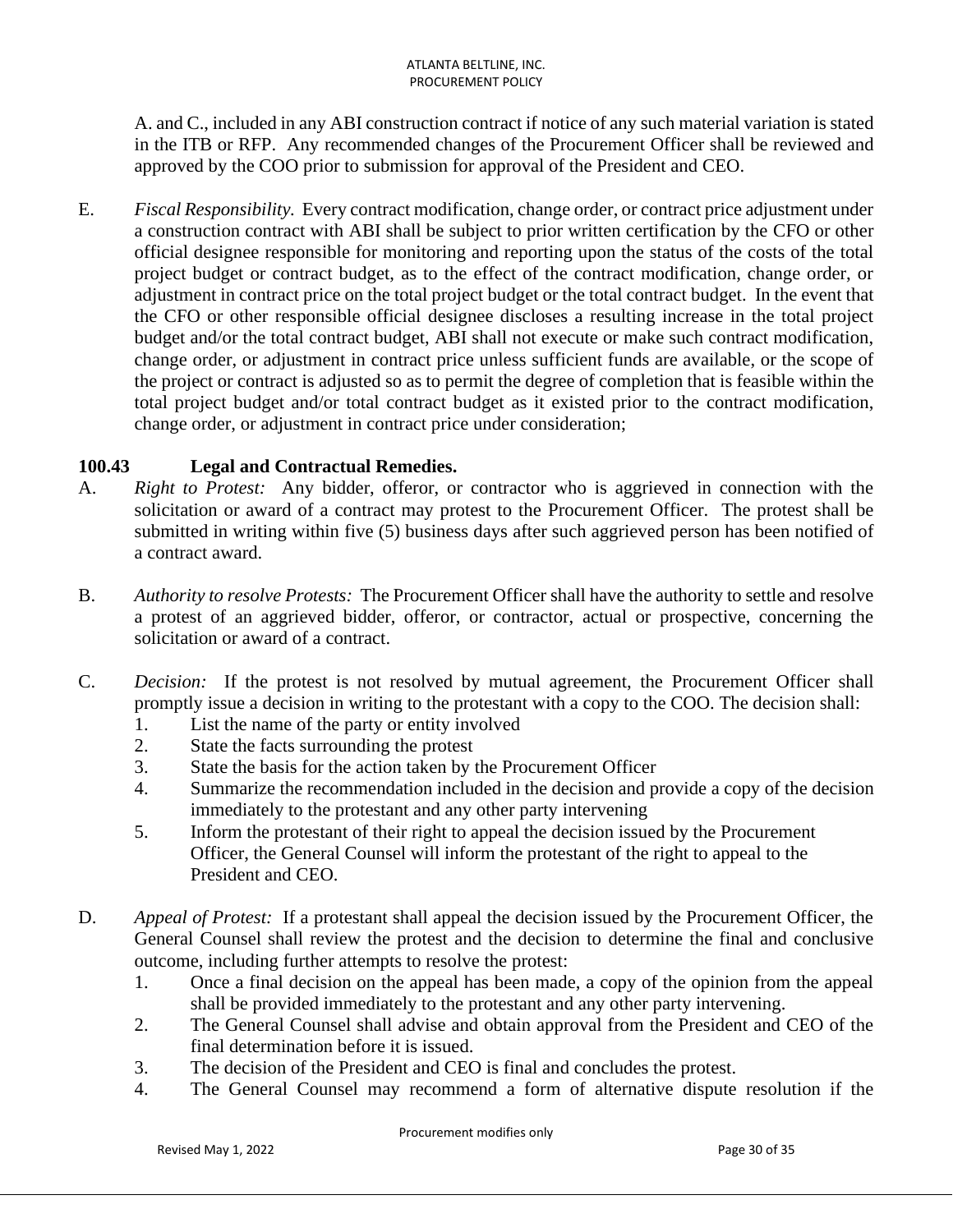protestant continues to dispute the final decision of ABI.

E. *Stay of Procurement During Protests:* In the event of a timely protest (within two business days of the announcement of the Procurement Officer's decision) ABI shall proceed with the solicitation or with the award of a contract if at the direction of the President and CEO, the award of the contract without delay is necessary to protect substantial interests of ABI.

### **100.44 Authority to Debar or Suspend.**

- A. After reasonable notice to the vendor involved and reasonable opportunity for that person to respond, the President and CEO shall have authority to debar a person or entity for cause from consideration for award of contracts.
	- 1. A suspension shall be up to but not longer than three (3) years. The Procurement Officer in conjunction with the ABI Project Manager or the Department Director has the authority to recommend suspension of a vendor from participating in ABI procurement activities if there is probable cause.
	- 2. Debarment may be permanent or for an indefinite period but not less than three (3) years. The authority to debar or suspend shall be exercised in accordance with this policy.
- B. *Causes for debarment or suspension:*
	- 1. Conviction for commission of a criminal offense as an incident to obtaining or attempting to obtain a public or private contract or subcontract, or in the performance of such contract or subcontract
	- 2. Conviction under state or federal statutes of embezzlement, theft, forgery, bribery, falsification, or destruction of records, receiving stolen property, or any other offense indicating a lack of business integrity or business honesty which currently, seriously, and directly affects responsibility as an ABI contractor
	- 3. Conviction under state or federal antitrust statutes arising out of the submission of bids or proposals
	- 4. Violation of contract provisions, as set forth below, of a character which is regarded by the Procurement Officer to be so serious as to justify debarment action:
		- a. Deliberate failure (breach) without worthy cause to perform in accordance with the specifications or within the time limit provided in the contract; or
		- b. A written record of failure to perform or of unsatisfactory performance in accordance with the terms of one or more contracts; provided that failure to perform or unsatisfactory performance caused by acts beyond the control of the contractor shall not be considered to be a basis for debarment
		- c. Falsifying or misrepresenting manufacturer's specifications to appear responsive to a solicitation.
		- d. Conferring or offering to confer any gift, gratuity, favor, or advantage, present or future, upon any employee of ABI who exercises any "official responsibility" for a procurement transaction. It is not necessary that the offer be accepted by the employee, or that the offer is made with intent to influence the employee in an official act. Extending to any ABI employee exercising official responsibility for a procurement transaction any discount or privilege not available to all ABI employees is considered to be offering an advantage.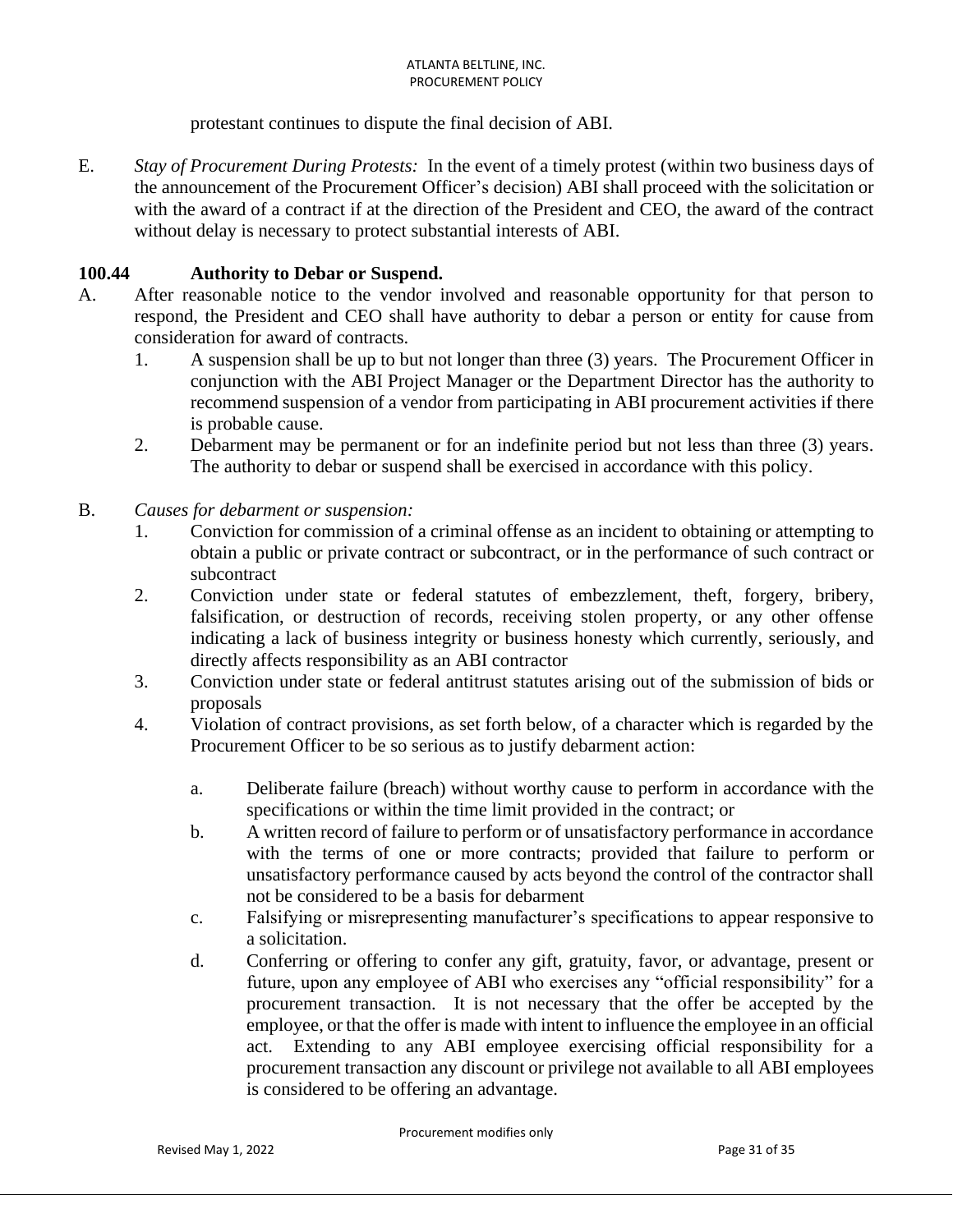- e. A determination by Ethics Officer/ABI General Counsel that a vendor or contractor has used abusive or obscene language or a threatening manner toward any ABI employee during the performance of their duties or because of the performance their duties.
- f. Failing to disclose a condition constituting a conflict of interest by any officer, director, owner, or partner of the vendor or contractor in a contract or other procurement transaction by ABI.
- g. Stating an unwillingness or inability to honor a binding bid or proposal. A mere request to withdraw a bid or proposal, which does not otherwise state an unwillingness or inability to perform, is not a cause for debarment.
- h. Sale of goods or services to ABI when such sale is prohibited by any debarment then in effect.
- i. Failure to pay re-procurement costs pursuant to a contract termination for default.
- 5. Any other cause that ABI determines to be so serious and compelling as to affect responsibility as an ABI contractor, including debarment by a public or private entity for any cause listed in this policy; and
- 6. Violation of the ethical standards set forth in the ABI Ethics Policy.
- C. The Procurement Officer shall issue a written justification to the COO and ABI General Counsel recommending debarring or suspending a vendor. The decision must be approved by the President and CEO and is final and conclusive. The decision shall:
	- 1. State the reasons for the action taken; and
	- 2. Inform the debarred or suspended vendor involved of any reinstatement conditions.
- D. A copy of the decision shall be provided immediately to the debarred or suspended vendor and any other party intervening.

## **100.45 Cooperative Procurement.**

## *Cooperative Procurement:*

- A. The action taken when two or more entities combine their requirements to obtain advantages of volume purchases including administrative savings and other benefits, when in the best interests of ABI.
- B. A variety of arrangements whereby two or more ABI partners purchase from the same vendor or multiple vendors using a single ITB or RFP.
- C. *Procurement Unit* means the local, state, or federal government procurement unit, private procurement unit (external), and any not-for-profit entity.

Cooperative procurement is the combining of requirements of two or more public procurement entities to leverage the benefits of volume purchases, delivery and supply chain advantages, best practices and the reduction of administrative time and expenses.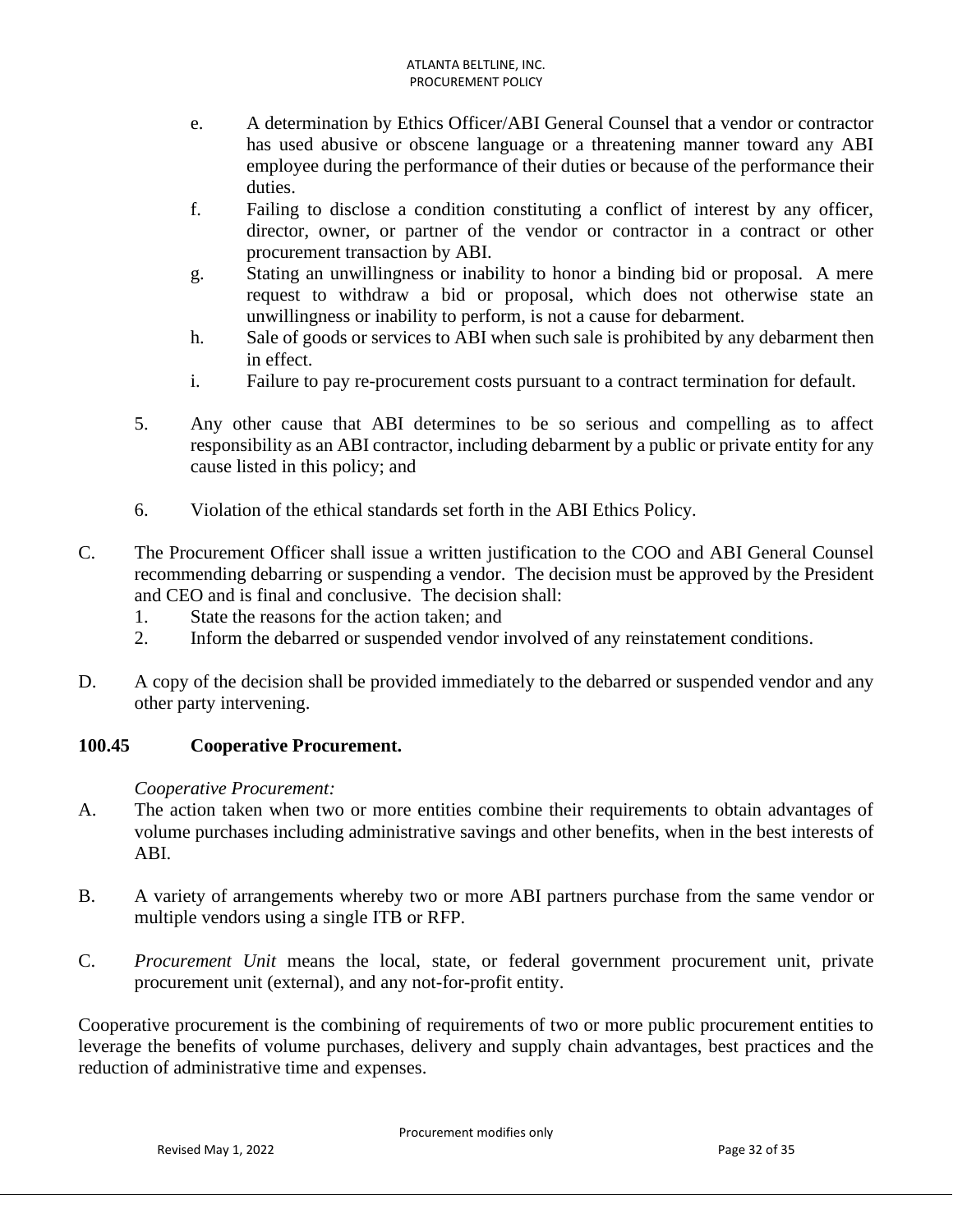- A. Any Public Procurement Unit may participate in, sponsor, conduct, or administer a Cooperative Procurement agreement for the procurement of any goods, services, or construction with one or more Public Procurement Units in accordance with an agreement entered between the participants. Such Cooperative Procurement may include, but is not limited to, joint or multi-party contracts between Public Procurement Units and open-ended Public Procurement Unit contracts that are available to other Public Procurement Units and Nonprofit organizations.
- B. All Cooperative Procurement conducted under this Article shall be through contracts awarded through full and open competition, including use of source selection methods substantially equivalent to those specified in Source Selection of this policy.

### **100.46 Small and Disadvantaged Businesses/Supplier Diversity.**

A. The ABI General Counsel shall administer and enforce the ABI Disadvantaged Business Enterprise policy.

### **100.47 Surplus and Supply Management.**

The Procurement Officer shall establish procedures for the management of supplies/goods during their entire life cycle and the sale, transfer, lease, trade-in, donation, disposal of surplus goods by public/private auction, competitive sealed bidding, electronic auction (eAuction), or other appropriate methods designated by procedure. ABI employees of the owning or disposing department shall not be entitled to purchase or otherwise obtain any such goods.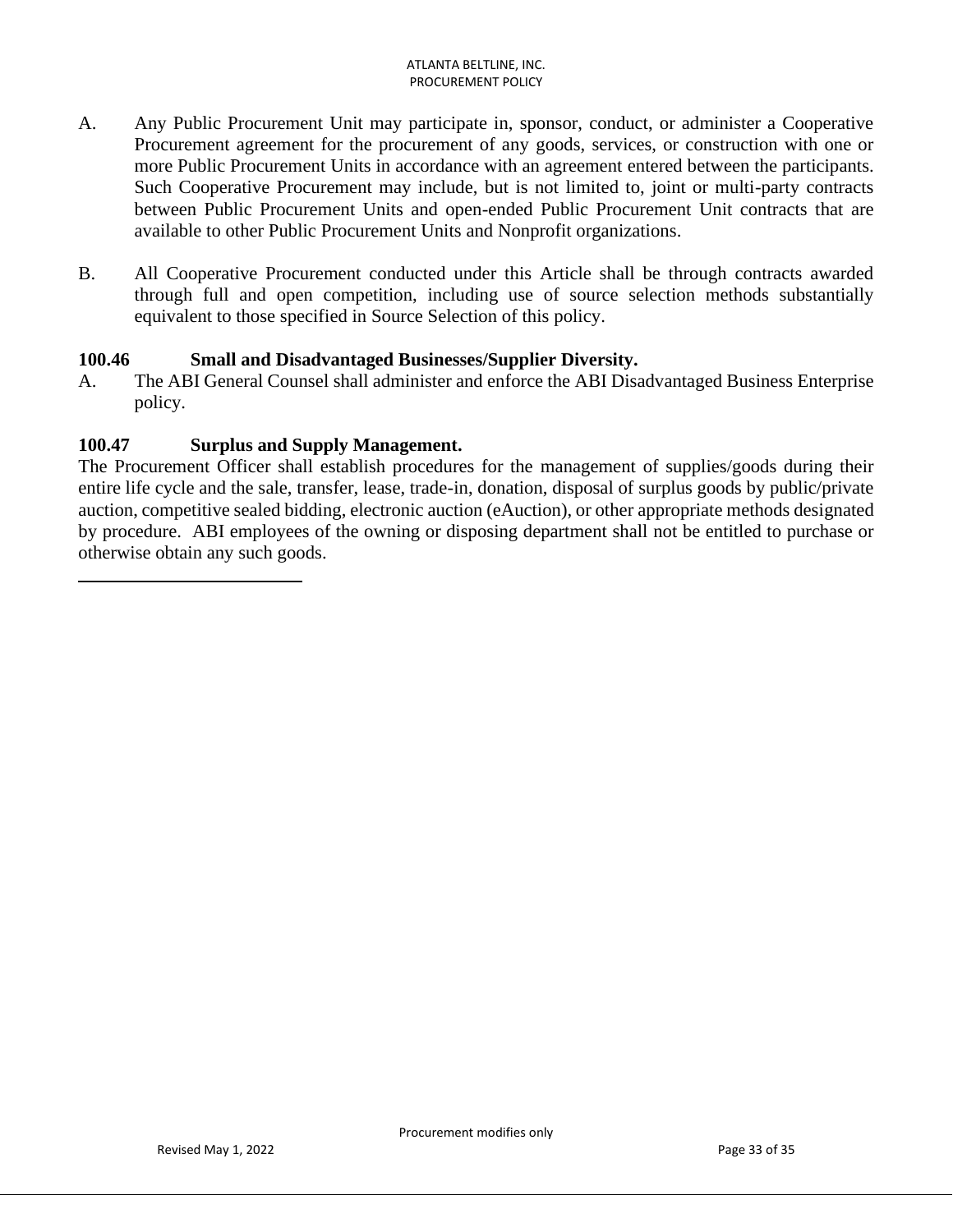#### **Process Summary Chart:**

The Process Summary Chart below highlights the minimum requirements by each dollar threshold of the ABI procurement process. DBE utilization is highly expected when possible. There are three threshold levels:

- 1. Informal quotes are defined as procurements up to \$25,000 and three documented quotes are required; justification for less than three quotes shall be provided with the quote form.
- 2. Three written formal quotes from vendors are required for procurements between \$25,000.00 to \$199,999.99; justification for less than three quotes shall be provided with the quote form.
- 3. The formal procurement process method for Requests for Proposals (RFP), Requests for Qualifications (RFQ) or Invitations to Bid (ITB) is required for all purchases \$200,000 and above.
- 4. All purchases not made at the point of sale require a completed vendor W-9 *PRIOR* to the purchase.

| <b>Required Action &amp;</b>                      | <b>Small</b>              | <b>Formal Quotes</b>              | <b>Formal</b>         |
|---------------------------------------------------|---------------------------|-----------------------------------|-----------------------|
| <b>Estimated Process Time*</b>                    | <b>Purchases/Informal</b> | <b>Requires</b>                   | <b>Procurement</b>    |
|                                                   | <b>Quotes</b>             | <b>Vendor</b>                     | <b>RFP/RFQ or ITB</b> |
|                                                   |                           | <b>Signature</b>                  |                       |
|                                                   | \$.01-\$24,999.99         | \$25,000-                         | \$200,000 & above     |
|                                                   | $1-3$ days                | \$199,999.99                      | 60-90 days: funding   |
|                                                   |                           | $2-10$ days                       | source prevails       |
| <b>Complete Request to Procure Form</b>           |                           | X                                 | X                     |
| Includes general scope, confirmed funding amount, | Attach quote form         | Attach three                      |                       |
| source and timing                                 | with three quotes         | written & signed                  |                       |
|                                                   |                           | quotes from                       |                       |
|                                                   |                           | vendors                           |                       |
| Complete Detailed Scope of Work/Specification     | X                         | X                                 | X                     |
| Prepare RFP/RFQ/ITB                               |                           |                                   | X                     |
| Forward Scope/Specification to Procurement        |                           | $\mathbf X$                       | $\mathbf X$           |
| Officer                                           |                           |                                   |                       |
| Advertise RFP/RFQ/ITB in Newspaper                |                           |                                   | X                     |
| Form Selection/Evaluation Team                    |                           |                                   | X                     |
| <b>Complete Selection/Evaluation Matrix</b>       |                           |                                   | X                     |
| Each team member completes individual matrix      |                           |                                   |                       |
| Procurement Officer issues award and non-award    |                           |                                   | X                     |
| letters                                           |                           |                                   |                       |
| Contract negotiations and development. Debriefing | ABI credit card or        | X                                 | X                     |
| unsuccessful vendors is scheduled by the          | approved vendor           | Requires Invest                   | Requires Invest       |
| Procurement Officer after a contract has been     | invoice                   | Atlanta approval                  | Atlanta approval for  |
| executed.                                         |                           | for TAD funding<br>if $> $50,000$ | TAD funding           |

\*Every step in the procurement process is not included in this process summary.